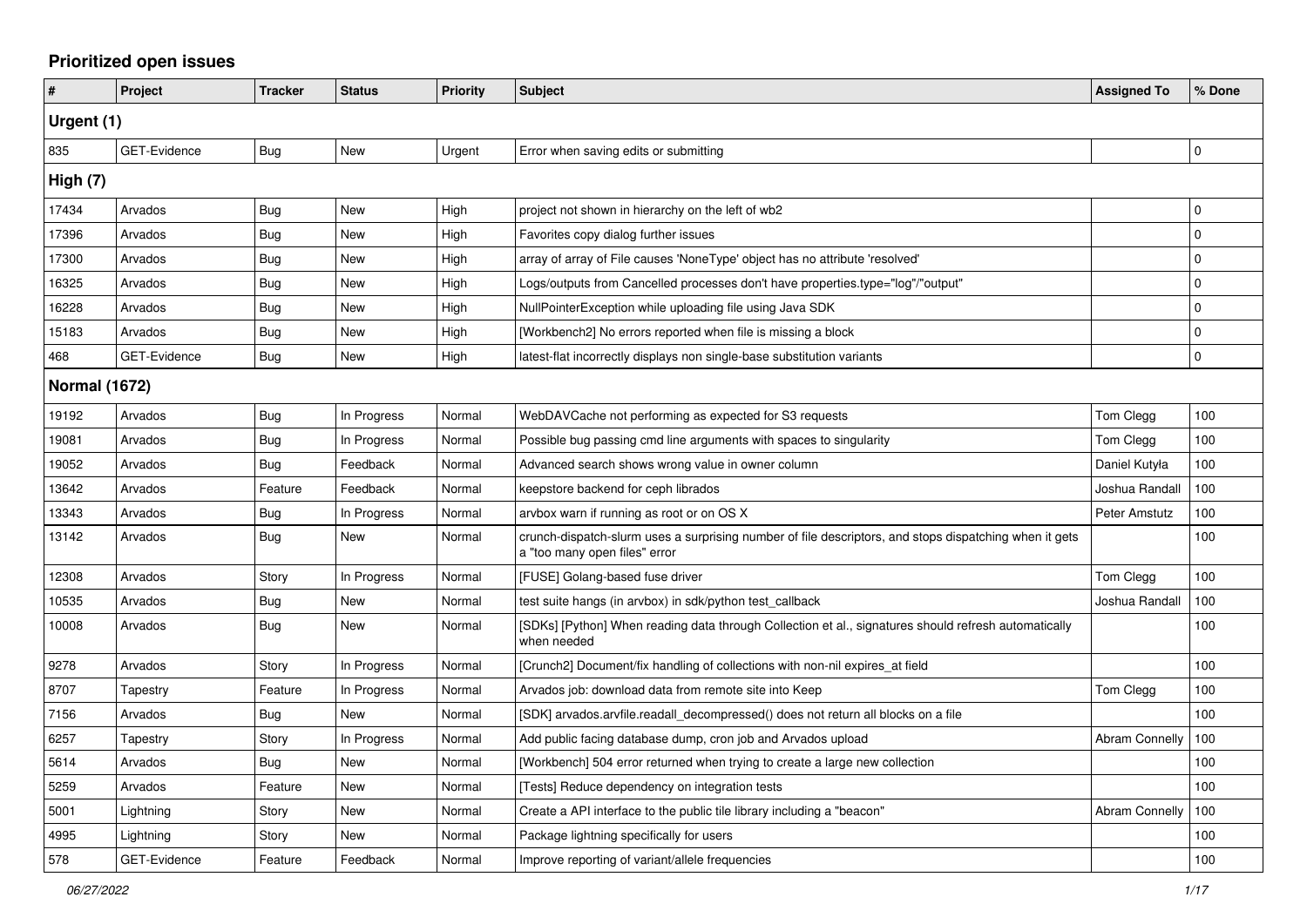| $\vert$ # | Project      | <b>Tracker</b> | <b>Status</b> | <b>Priority</b> | <b>Subject</b>                                                                                                                               | <b>Assigned To</b>  | % Done      |
|-----------|--------------|----------------|---------------|-----------------|----------------------------------------------------------------------------------------------------------------------------------------------|---------------------|-------------|
| 19017     | Arvados      | <b>Bug</b>     | New           | Normal          | Release Arvados 2.4.1                                                                                                                        | Peter Amstutz       | 93          |
| 13533     | Arvados      | Feature        | Feedback      | Normal          | option to specify vcpu runtime constraints on arvados-cwl-runner when using --submit                                                         | Joshua Randall      | 90          |
| 8689      | Tapestry     | Feature        | In Progress   | Normal          | Trigger an arvados job to retrieve the data and import it into Keep                                                                          | Tom Clegg           | 88          |
| 490       | GET-Evidence | Feature        | In Progress   | Normal          | Classify web-hits as relevant/not-relevant                                                                                                   | Tom Clegg           | 80          |
| 4358      | Arvados      | <b>Bug</b>     | New           | Normal          | [Tests] When comparing pipelines, the graph should highlight the differences by using different colors<br>for pipeline A/B/both.             |                     | 67          |
| 3257      | Arvados      | <b>Bug</b>     | In Progress   | Normal          | [Workbench] Hard to find user agreement after it has been signed                                                                             | Phil Hodgson        | 67          |
| 9017      | Arvados      | Feature        | In Progress   | Normal          | [Tests] Make slow tests optional (e.g., run-tests.sh --short)                                                                                | Tom Clegg           | 60          |
| 13766     | Arvados      | <b>Bug</b>     | In Progress   | Normal          | [API] bug in libyaml / Pysch used by API server to parse yaml                                                                                | Peter Amstutz       | 50          |
| 10584     | Arvados      | <b>Bug</b>     | New           | Normal          | [FUSE] high memory consumption (possible leak) in long-running arv-mount                                                                     |                     | 50          |
| 5523      | Arvados      | Bug            | New           | Normal          | [Crunch] crunchstat should not report errors during normal timing races                                                                      | Tom Clegg           | 50          |
| 2428      | Tapestry     | Feature        | New           | Normal          | upgrade to ruby 1.9.3                                                                                                                        |                     | 50          |
| 19143     | Arvados      | <b>Bug</b>     | In Progress   | Normal          | Display 'Workflow' records in the Project listing                                                                                            | Peter Amstutz       | 33          |
| 16583     | Arvados      | Feature        | In Progress   | Normal          | Can programmatically distinguish between final outputs (results of top-level containers) and<br>intermediate outputs.                        | Peter Amstutz       | 33          |
| 2850      | Tapestry     | Story          | New           | Normal          | Comprehensive "Sectioning" of Tapestry                                                                                                       | Phil Hodgson        | 33          |
| 19216     | Arvados      | <b>Bug</b>     | New           | Normal          | Controller not logging to journalctl?                                                                                                        |                     | $\Omega$    |
| 19215     | Arvados      | <b>Bug</b>     | New           | Normal          | installer experience                                                                                                                         |                     | $\Omega$    |
| 19214     | Arvados      | Bug            | In Progress   | Normal          | Mention updating /etc/hosts                                                                                                                  |                     | $\Omega$    |
| 19213     | Arvados      | Support        | New           | Normal          | Support Ubuntu 22.04 LTS                                                                                                                     |                     | $\mathbf 0$ |
| 19211     | Arvados      | Task           | New           | Normal          | Review                                                                                                                                       | Tom Clegg           | $\mathbf 0$ |
| 19209     | Arvados      | Task           | New           | Normal          | Review                                                                                                                                       | Tom Clegg           | $\mathbf 0$ |
| 19208     | Arvados      | Task           | New           | Normal          | Review                                                                                                                                       | Lucas Di<br>Pentima | $\mathbf 0$ |
| 19207     | Arvados      | Task           | New           | Normal          | Review                                                                                                                                       | Tom Clegg           | $\Omega$    |
| 19206     | Arvados      | <b>Bug</b>     | New           | Normal          | System root user shouldn't be able to get disabled nor its admin status revoked                                                              | Lucas Di<br>Pentima | $\Omega$    |
| 19205     | Arvados      | Story          | In Progress   | Normal          | In Go services, monitor request times and record when they continue processing after client<br>disconnects, or exceed a maximum request time | Tom Clegg           | $\mathbf 0$ |
| 19198     | Arvados      | Feature        | New           | Normal          | Feature to normalize and re-pack manifest so that same content always has same hash                                                          |                     | 0           |
| 19197     | Arvados      | Feature        | New           | Normal          | Optimize permission checks for can write/can manage fields                                                                                   |                     | $\mathbf 0$ |
| 19196     | Arvados      | Feature        | New           | Normal          | Allow API select parameter to add/remove fields from the default set                                                                         |                     | $\mathbf 0$ |
| 19194     | Arvados      | Feature        | New           | Normal          | Return can_manage and can_write for all object types (not just users/groups/projects)                                                        |                     | $\mathbf 0$ |
| 19191     | Arvados      | Task           | New           | Normal          | Review                                                                                                                                       | Tom Clegg           | $\mathbf 0$ |
| 19190     | Arvados      | Task           | New           | Normal          | Review                                                                                                                                       | Peter Amstutz       | $\mathbf 0$ |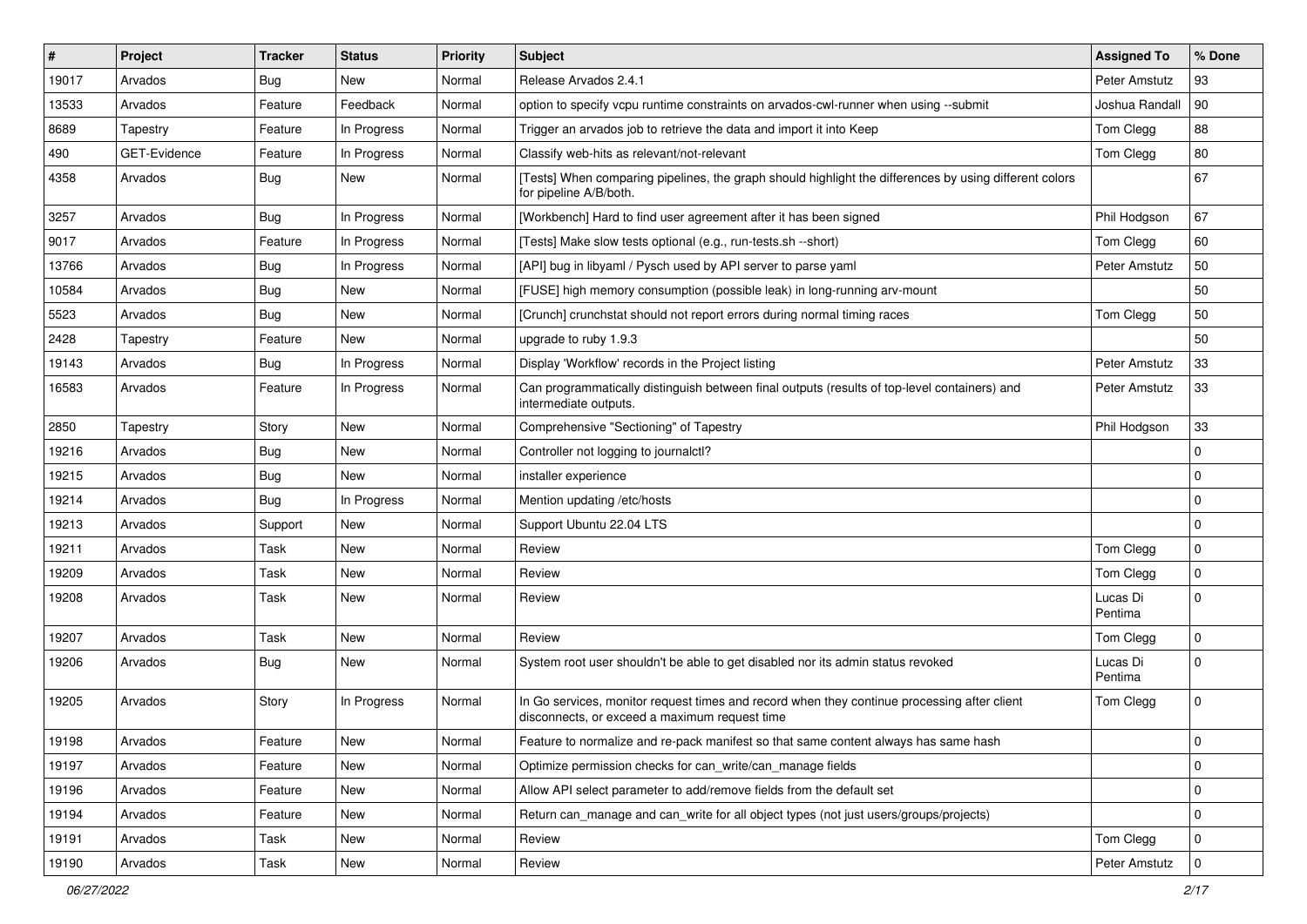| #     | Project             | <b>Tracker</b> | <b>Status</b> | <b>Priority</b> | <b>Subject</b>                                                                                                           | <b>Assigned To</b>  | % Done      |
|-------|---------------------|----------------|---------------|-----------------|--------------------------------------------------------------------------------------------------------------------------|---------------------|-------------|
| 19189 | Arvados             | Task           | In Progress   | Normal          | Review 16561-listen-url                                                                                                  | Lucas Di<br>Pentima | 0           |
| 19188 | Arvados             | Task           | <b>New</b>    | Normal          | Review                                                                                                                   | Peter Amstutz       | $\mathbf 0$ |
| 19187 | Arvados             | Task           | In Progress   | Normal          | Review 19079-dual-mode-nav-links                                                                                         | Stephen Smith       | $\mathbf 0$ |
| 19184 | Arvados             | Task           | In Progress   | Normal          | Review 19166-gateway-tunnel                                                                                              | Peter Amstutz       | 0           |
| 19181 | Arvados             | Story          | New           | Normal          | Workbench 2 uses replace files API                                                                                       |                     | 0           |
| 19180 | Arvados             | <b>Bug</b>     | <b>New</b>    | Normal          | Document how to create projects                                                                                          | Peter Amstutz       | $\mathbf 0$ |
| 19174 | Arvados             | Task           | New           | Normal          | Review tests branch                                                                                                      | Lucas Di<br>Pentima | $\mathbf 0$ |
| 19173 | Arvados             | Task           | <b>New</b>    | Normal          | Review rake task branch                                                                                                  | Lucas Di<br>Pentima | 0           |
| 19171 | Arvados Epics       | Story          | <b>New</b>    | Normal          | Playground onboarding                                                                                                    |                     | 0           |
| 19170 | Arvados Epics       | Story          | <b>New</b>    | Normal          | <b>CWL-Seek</b>                                                                                                          |                     | 0           |
| 19166 | Arvados             | Feature        | In Progress   | Normal          | Container shell support for SLURM and LSF dispatchers                                                                    | Tom Clegg           | 0           |
| 19163 | Arvados             | Task           | <b>New</b>    | Normal          | Write rake task                                                                                                          | Peter Amstutz       | $\mathbf 0$ |
| 19162 | Arvados             | Task           | New           | Normal          | Add tests                                                                                                                | Peter Amstutz       | $\mathbf 0$ |
| 19160 | Arvados             | Task           | New           | Normal          | Review                                                                                                                   | Peter Amstutz       | 0           |
| 19154 | Arvados Workbench 2 | Story          | <b>New</b>    | Normal          | Sharing dialog improvements followup                                                                                     | Lucas Di<br>Pentima | 0           |
| 19150 | Arvados             | Feature        | <b>New</b>    | Normal          | arvados-server install -type=test -test-suite-user=X` should add user X to docker and fuse groups`                       |                     | 0           |
| 19142 | Arvados             | Task           | <b>New</b>    | Normal          | Workbench 2: Avoid loading "mounts" section in the "Project" or "All process" view                                       | Lucas Di<br>Pentima | 0           |
| 19140 | Arvados             | Feature        | <b>New</b>    | Normal          | Document a process by which you would set up a service account                                                           |                     | $\mathbf 0$ |
| 19139 | Arvados             | <b>Bug</b>     | New           | Normal          | Regular users should not be able to create user records; creating a user does not make admin the<br>"owner" of that user | Lucas Di<br>Pentima | $\mathbf 0$ |
| 19132 | Arvados Epics       | Story          | <b>New</b>    | Normal          | Versioning registered workflows                                                                                          |                     | 0           |
| 19131 | Arvados Workbench 2 | Feature        | <b>New</b>    | Normal          | Sharing URLs/Links: Allow the user to attach a personal note                                                             |                     | $\mathbf 0$ |
| 19121 | Arvados             | Task           | New           | Normal          | Review                                                                                                                   | Peter Amstutz       | $\mathbf 0$ |
| 19117 | Arvados             | Task           | <b>New</b>    | Normal          | Review                                                                                                                   | Stephen Smith       | 0           |
| 19091 | Arvados             | Feature        | New           | Normal          | Managed property to assert valid unix username                                                                           |                     | $\Omega$    |
| 19089 | Arvados Epics       | Task           | New           | Normal          | Cross-federation filter groups                                                                                           |                     | $\pmb{0}$   |
| 19088 | Arvados             | Feature        | In Progress   | Normal          | Expose properties as S3 tags in keep-web                                                                                 | Tom Clegg           | $\mathbf 0$ |
| 19086 | Arvados             | Feature        | New           | Normal          | Can provide input JSON/YAML when launching a Workflow as an alternative to the input form                                | Peter Amstutz       | $\mathbf 0$ |
| 19082 | Arvados             | Feature        | New           | Normal          | Scale default keep cache request with cores or RAM request                                                               |                     | 0           |
| 19080 | Arvados             | Feature        | New           | Normal          | Offer to un-trash items, instead of "not found" dialog                                                                   |                     | $\mathbf 0$ |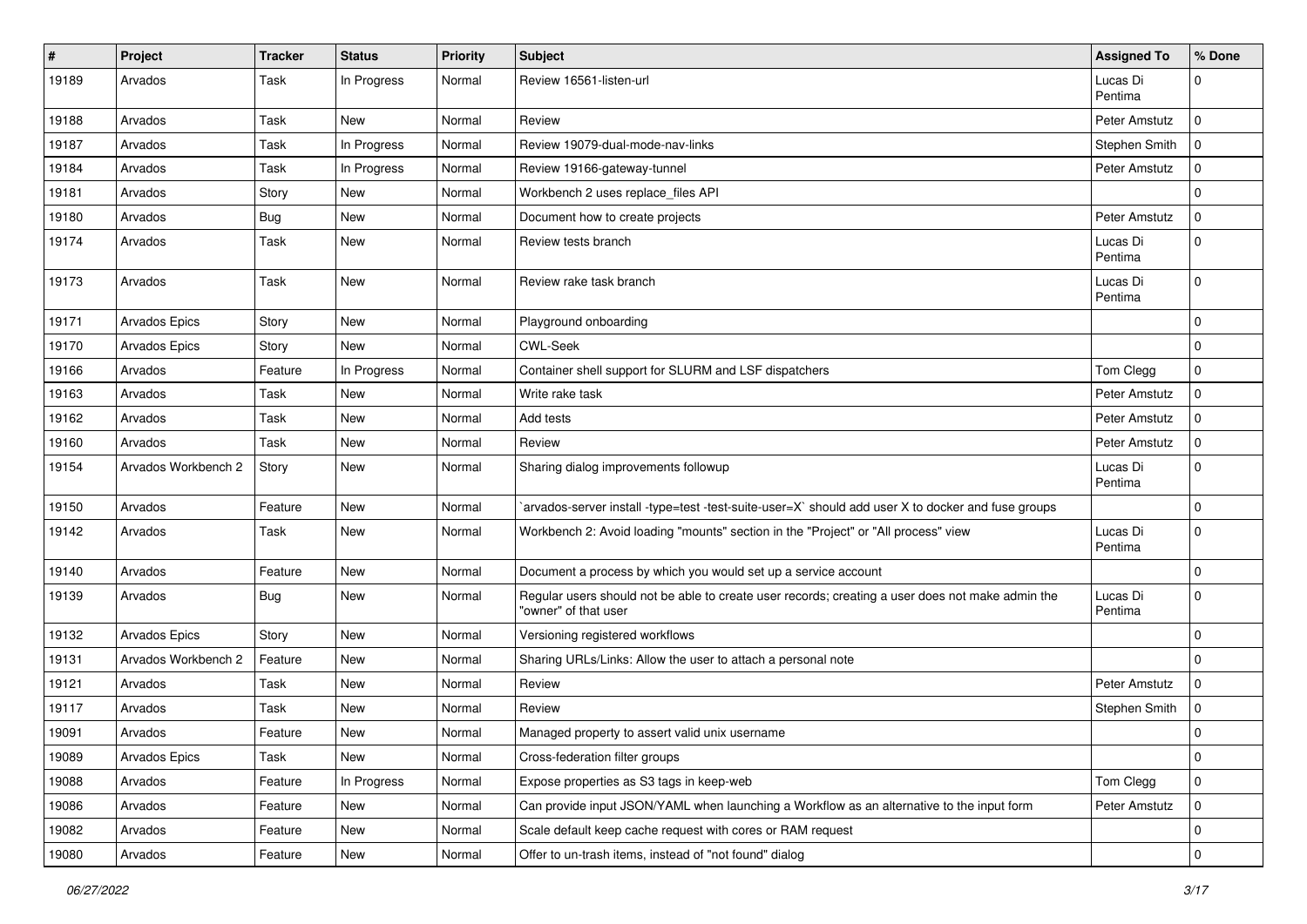| #     | Project | <b>Tracker</b> | <b>Status</b> | <b>Priority</b> | Subject                                                                                                 | <b>Assigned To</b>  | % Done      |
|-------|---------|----------------|---------------|-----------------|---------------------------------------------------------------------------------------------------------|---------------------|-------------|
| 19079 | Arvados | Feature        | In Progress   | Normal          | Need to be able to open links from advance search in new tab                                            | Stephen Smith       | U           |
| 19068 | Arvados | Task           | New           | Normal          | Review                                                                                                  | Lucas Di<br>Pentima | $\Omega$    |
| 19066 | Arvados | Task           | New           | Normal          | Review                                                                                                  | Lucas Di<br>Pentima | $\Omega$    |
| 19065 | Arvados | Task           | New           | Normal          | Review                                                                                                  | Peter Amstutz       | 0           |
| 19064 | Arvados | Task           | New           | Normal          | Review                                                                                                  | Stephen Smith       | $\Omega$    |
| 19063 | Arvados | Task           | In Progress   | Normal          | Review 19052-fix-for-wrong-owner-on-search-list                                                         | Daniel Kutyła       | 0           |
| 19058 | Arvados | Support        | New           | Normal          | Add code scanning to jenkins pipeline                                                                   |                     | $\Omega$    |
| 19057 | Arvados | <b>Bug</b>     | New           | Normal          | [controller] should not allow adding the same user to a VM more than one time                           |                     | $\Omega$    |
| 19056 | Arvados | Feature        | New           | Normal          | Environment variable / command line convention that specifies where to get HOST/TOKEN<br>settings.conf  |                     | $\Omega$    |
| 19053 | Arvados | <b>Bug</b>     | New           | Normal          | Update 'Technology' page to link to relevant parts of doc.arvados.org instead of wiki                   | Peter Amstutz       | $\Omega$    |
| 19051 | Arvados | <b>Bug</b>     | New           | Normal          | Handle quotes in search strings correctly                                                               | Daniel Kutyła       | $\Omega$    |
| 19048 | Arvados | <b>Bug</b>     | New           | Normal          | Copying a folder in collection file browser results in empty folder                                     |                     | $\mathbf 0$ |
| 19047 | Arvados | Feature        | New           | Normal          | Pythonic interface to launch workflows                                                                  |                     | $\mathbf 0$ |
| 19044 | Arvados | Task           | In Progress   | Normal          | 27. Add the release to zenodo.org                                                                       |                     | $\mathbf 0$ |
| 19038 | Arvados | Task           | In Progress   | Normal          | 21. Publish arvados/arvbox-demo image                                                                   |                     | $\Omega$    |
| 19005 | Arvados | Task           | New           | Normal          | Review                                                                                                  | Peter Amstutz       | $\Omega$    |
| 19002 | Arvados | Task           | New           | Normal          | Review                                                                                                  | Peter Amstutz       | $\Omega$    |
| 19000 | Arvados | Task           | New           | Normal          | Review                                                                                                  | Stephen Smith       | $\Omega$    |
| 18999 | Arvados | Task           | New           | Normal          | Review                                                                                                  | Peter Amstutz       | U           |
| 18998 | Arvados | Story          | New           | Normal          | keepstore ability to check token validity for uploads                                                   |                     | $\Omega$    |
| 18997 | Arvados | Story          | New           | Normal          | ability to migrate arvbox to arvados-server boot dev mode                                               |                     | $\Omega$    |
| 18996 | Arvados | <b>Bug</b>     | New           | Normal          | Container request's expires_at field                                                                    |                     | $\Omega$    |
| 18990 | Arvados | Bug            | New           | Normal          | should reflect the value of TLS/Insecure in the "Get API Token" dialog                                  | Daniel Kutyła       | 0           |
| 18988 | Arvados | Feature        | New           | Normal          | [CWL] support singularity/docker hint to make debugging workflows easier                                |                     | 0           |
| 18979 | Arvados | Bug            | In Progress   | Normal          | Missing VM login, user names not rendered                                                               | Stephen Smith       | $\Omega$    |
| 18977 | Arvados | Bug            | New           | Normal          | Mishandled Azure error?                                                                                 |                     | $\mathbf 0$ |
| 18975 | Arvados | Feature        | New           | Normal          | log viewer improvements                                                                                 | Lucas Di<br>Pentima | $\mathbf 0$ |
| 18973 | Arvados | Story          | New           | Normal          | Test combinations of federation scenarios                                                               |                     | $\mathbf 0$ |
| 18970 | Arvados | Feature        | New           | Normal          | Add support for publicly shared collections (anonymous user)                                            |                     | $\mathbf 0$ |
| 18969 | Arvados | Bug            | New           | Normal          | Controller should monitor its own memory usage and pause requests handling when memory usage is<br>high |                     | $\Omega$    |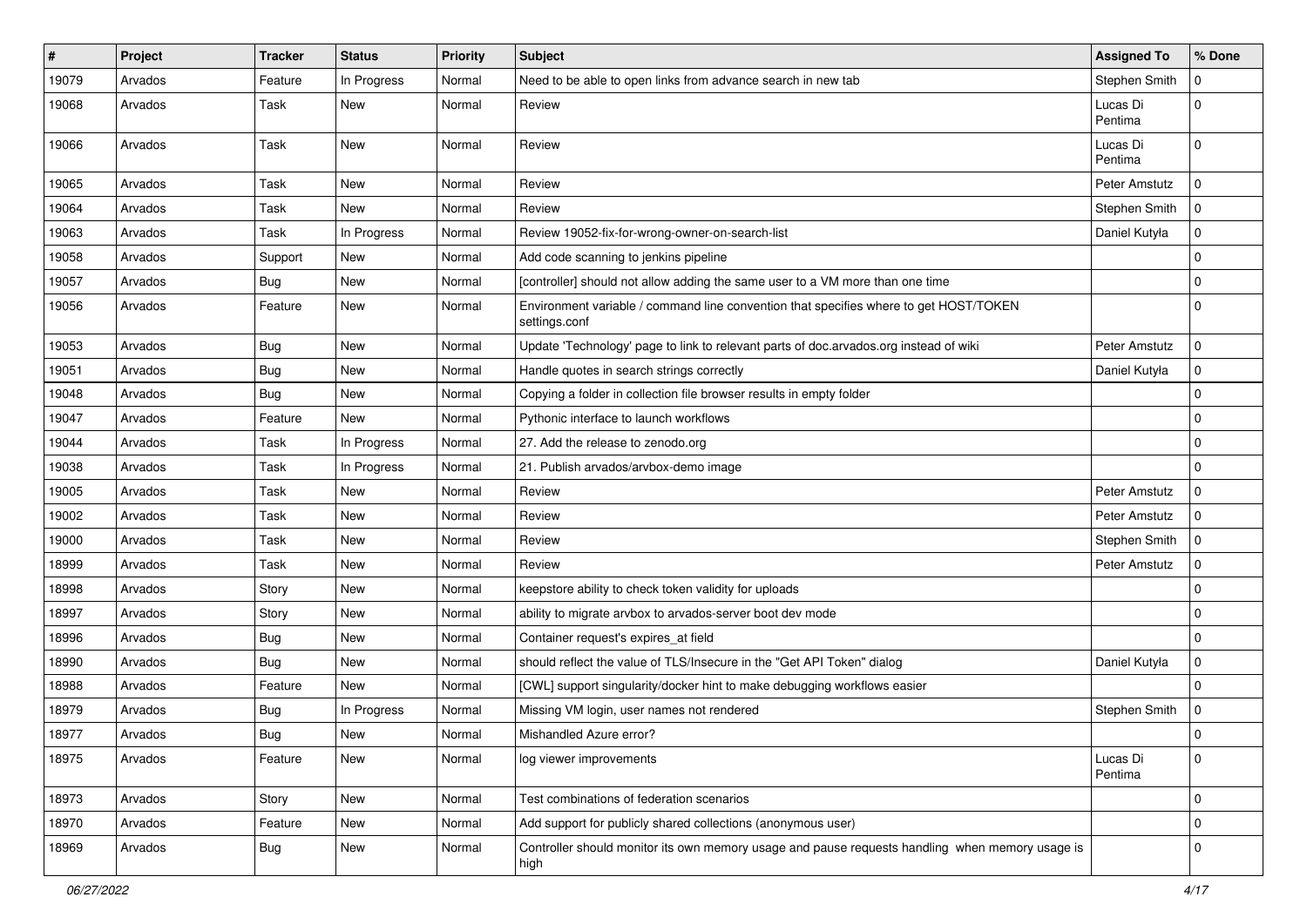| #     | Project              | <b>Tracker</b> | <b>Status</b> | <b>Priority</b> | <b>Subject</b>                                                                                                              | <b>Assigned To</b>  | % Done      |
|-------|----------------------|----------------|---------------|-----------------|-----------------------------------------------------------------------------------------------------------------------------|---------------------|-------------|
| 18968 | Arvados              | Story          | New           | Normal          | Should be able to pick directories within collections                                                                       | Stephen Smith       | $\Omega$    |
| 18967 | Arvados              | Story          | New           | Normal          | drop legacy columns and tables                                                                                              |                     | $\Omega$    |
| 18965 | Arvados              | <b>Bug</b>     | Feedback      | Normal          | does not preserve the desired destination url through the login process                                                     | Daniel Kutyła       | 0           |
| 18964 | Arvados              | <b>Bug</b>     | New           | Normal          | Write better prefetch tests                                                                                                 |                     | $\mathbf 0$ |
| 18961 | Arvados              | Feature        | New           | Normal          | Go FileSystem / FUSE mount supports block caching & prefetch                                                                |                     | 0           |
| 18960 | Arvados              | Feature        | New           | Normal          | crunch-run can use Go FUSE driver for read-only mounts                                                                      |                     | $\mathbf 0$ |
| 18951 | Arvados              | Task           | New           | Normal          | Review                                                                                                                      |                     | $\mathbf 0$ |
| 18946 | Arvados              | Feature        | New           | Normal          | Render fields of user profile from config                                                                                   |                     | 0           |
| 18944 | Arvados              | Feature        | New           | Normal          | [controller] should log the user uuid used for the request                                                                  |                     | 0           |
| 18942 | Arvados              | Story          | New           | Normal          | Remove perl SDK, tests, dependencies                                                                                        |                     | $\mathbf 0$ |
| 18936 | Arvados              | <b>Bug</b>     | New           | Normal          | [api] [controller] remove reader token support                                                                              |                     | $\mathbf 0$ |
| 18897 | Arvados              | Feature        | New           | Normal          | [go services] should log the uuid of the token used for each request (and if available, the uuid of the<br>associated user) |                     | $\mathbf 0$ |
| 18882 | Arvados              | Task           | New           | Normal          | Review                                                                                                                      | Daniel Kutyła       | $\Omega$    |
| 18879 | Arvados              | Task           | New           | Normal          | Review                                                                                                                      | Lucas Di<br>Pentima | $\Omega$    |
| 18877 | Arvados              | Task           | In Progress   | Normal          | Review 18692-frozen-projects-workbench-support                                                                              | Daniel Kutyła       | $\mathbf 0$ |
| 18874 | Arvados              | Support        | New           | Normal          | Merge workbench2 history into main Arvados repo                                                                             |                     | $\mathbf 0$ |
| 18871 | Arvados              | Feature        | New           | Normal          | WebDAV uses replace files API                                                                                               |                     | $\mathbf 0$ |
| 18864 | Arvados              | <b>Bug</b>     | New           | Normal          | "Responsible person" link is wrong                                                                                          |                     | $\mathbf 0$ |
| 18863 | Arvados              | Feature        | New           | Normal          | [controller] add background job to clean up old container log records                                                       |                     | 0           |
| 18862 | Arvados              | Bug            | New           | Normal          | [api] remove replay_job_log rake task                                                                                       |                     | $\mathbf 0$ |
| 18861 | Arvados              | Story          | New           | Normal          | Retire wb1                                                                                                                  |                     | $\mathbf 0$ |
| 18860 | Arvados              | Story          | New           | Normal          | Display number of container attempts and make it easy to access past logs                                                   |                     | $\mathbf 0$ |
| 18858 | Arvados              | Feature        | In Progress   | Normal          | sync-users-tool for synchronizing users                                                                                     | Lucas Di<br>Pentima | $\mathbf 0$ |
| 18853 | Arvados              | Story          | New           | Normal          | Get input collection uuid or metadata                                                                                       |                     | $\mathbf 0$ |
| 18847 | <b>Arvados Epics</b> | Story          | New           | Normal          | Structured type checking for properties                                                                                     |                     | $\Omega$    |
| 18846 | Arvados              | Story          | New           | Normal          | Rendering rich descriptions                                                                                                 |                     | 0           |
| 18842 | Arvados              | Feature        | New           | Normal          | Local disk keep cache for Python SDK/arv-mount                                                                              |                     | $\mathbf 0$ |
| 18841 | Arvados              | Feature        | New           | Normal          | Feature to inject additional info into wb2 details panel                                                                    |                     | $\mathbf 0$ |
| 18840 | Arvados              | Feature        | New           | Normal          | Algorithm to repack small files into larger blocks                                                                          |                     | $\mathbf 0$ |
| 18817 | Arvados              | Task           | New           | Normal          | review                                                                                                                      | Peter Amstutz       | $\mathbf 0$ |
| 18815 | Arvados              | Task           | New           | Normal          | Review                                                                                                                      | Peter Amstutz       | 0           |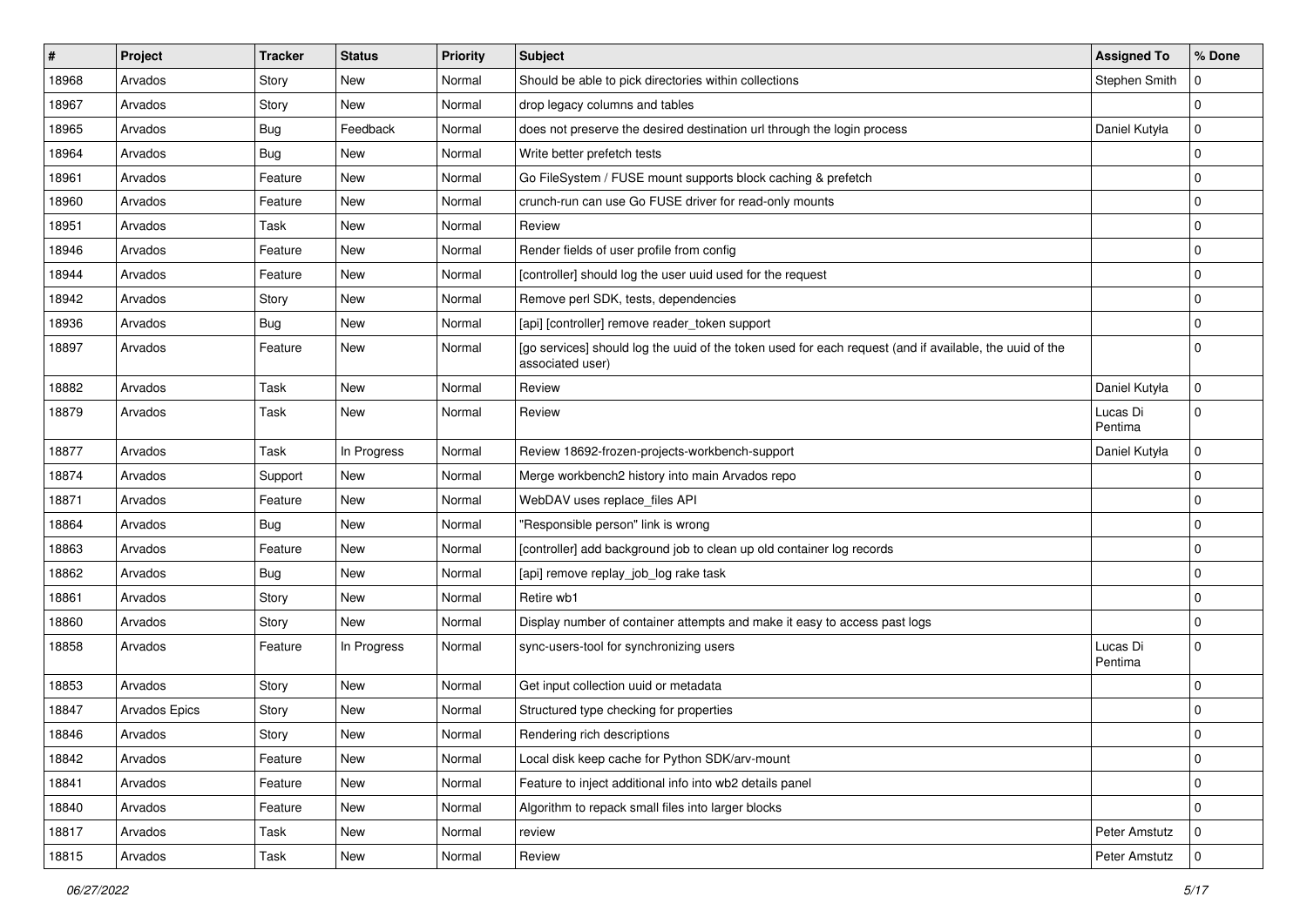| ∦     | Project              | <b>Tracker</b> | <b>Status</b> | <b>Priority</b> | <b>Subject</b>                                                                              | <b>Assigned To</b>  | % Done         |
|-------|----------------------|----------------|---------------|-----------------|---------------------------------------------------------------------------------------------|---------------------|----------------|
| 18810 | Arvados              | Feature        | New           | Normal          | PySDK API Client wrapper methods that automatically translate properties using a vocabulary |                     | $\Omega$       |
| 18800 | <b>Arvados Epics</b> | Story          | New           | Normal          | Update Python SDK documentation                                                             |                     | 0              |
| 18799 | Arvados              | Story          | New           | Normal          | Strategy to tie the Python SDK to the API docs                                              |                     | $\mathbf 0$    |
| 18798 | Arvados              | Story          | New           | Normal          | Turn code cookbook into liquid template & include files separately                          |                     | $\mathbf 0$    |
| 18797 | Arvados              | Story          | In Progress   | Normal          | Flesh out python sdk documentation in docstrings & ensure good presentation in pydoc        |                     | 0              |
| 18790 | Arvados              | Feature        | New           | Normal          | Access live container logs through arvados-client and crunch-run container gateway          |                     | 0              |
| 18788 | Arvados              | Feature        | New           | Normal          | User merge & migration support on LoginCluster federations                                  |                     | $\mathbf 0$    |
| 18775 | Arvados              | Feature        | New           | Normal          | Search in picker dialogue for selecting Projects/Files/Directories                          |                     | 0              |
| 18765 | Arvados              | Bug            | New           | Normal          | engine configuration too big > 1048448 with singularity                                     |                     | 0              |
| 18762 | Arvados              | Bug            | New           | Normal          | rails background tasks scaling issues                                                       |                     | $\mathbf 0$    |
| 18726 | Arvados              | Feature        | New           | Normal          | a-c-r uses arv-put internally to upload dependencies                                        |                     | 0              |
| 18724 | Arvados              | <b>Bug</b>     | New           | Normal          | Collection file_names should contain full paths for substring matching                      |                     | $\mathbf 0$    |
| 18709 | Arvados              | Task           | New           | Normal          | Review                                                                                      | Peter Amstutz       | 0              |
| 18706 | Arvados              | Task           | In Progress   | Normal          | Review 18594-Collection-Advanced-Menu-is-trying-to-fetch-User-record-with-collection-UUID   | Daniel Kutyła       | $\Omega$       |
| 18697 | Arvados Workbench 2  | <b>Bug</b>     | New           | Normal          | Cypress tests for federated scenarios                                                       | Lucas Di<br>Pentima | $\Omega$       |
| 18693 | Arvados              | Story          | New           | Normal          | Deduplicate permission links                                                                |                     | $\mathbf 0$    |
| 18692 | Arvados              | Feature        | In Progress   | Normal          | Frozen projects workbench support                                                           | Daniel Kutyła       | 0              |
| 18689 | Arvados              | Feature        | New           | Normal          | support secret_environment                                                                  |                     | $\mathbf 0$    |
| 18685 | <b>Arvados Epics</b> | Story          | New           | Normal          | Synchronize configuration on multi-node cluster                                             |                     | $\mathbf 0$    |
| 18684 | <b>Arvados Epics</b> | Story          | New           | Normal          | New user mode for Workbench (for use on Playground)                                         |                     | 0              |
| 18677 | Arvados              | Feature        | New           | Normal          | Container runtime metrics API                                                               |                     | $\mathbf 0$    |
| 18672 | Arvados              | Feature        | New           | Normal          | [go sdk] describe + implement desired Go SDK                                                |                     | $\mathbf 0$    |
| 18671 | Arvados              | Bug            | New           | Normal          | [go sdk] update documentation                                                               |                     | $\Omega$       |
| 18669 | Arvados              | Task           | New           | Normal          | review 18668-add-project-support-to-deduplication-report                                    |                     | $\Omega$       |
| 18668 | Arvados              | Feature        | In Progress   | Normal          | [deduplication report] add project support                                                  | Ward<br>Vandewege   | $\Omega$       |
| 18650 | Arvados              | Task           | New           | Normal          | Design API for helper methods for working with vocabularies                                 | Peter Amstutz       | $\mathbf 0$    |
| 18623 | Arvados              | Feature        | New           | Normal          | Ensure Etag can be used and honor If-Match header in updates                                |                     | $\overline{0}$ |
| 18621 | Arvados              | Feature        | New           | Normal          | Ability for admin to purge old versions of a collection                                     |                     | $\mathbf 0$    |
| 18620 | Arvados              | Feature        | New           | Normal          | [LSF] use btop to adjust relative priorities of arvados jobs                                |                     | $\mathbf 0$    |
| 18618 | Arvados              | Bug            | New           | Normal          | Reusing workflows/steps is too slow                                                         |                     | $\mathbf 0$    |
| 18616 | Arvados              | Task           | New           | Normal          | Review                                                                                      | Ward<br>Vandewege   | $\mathbf 0$    |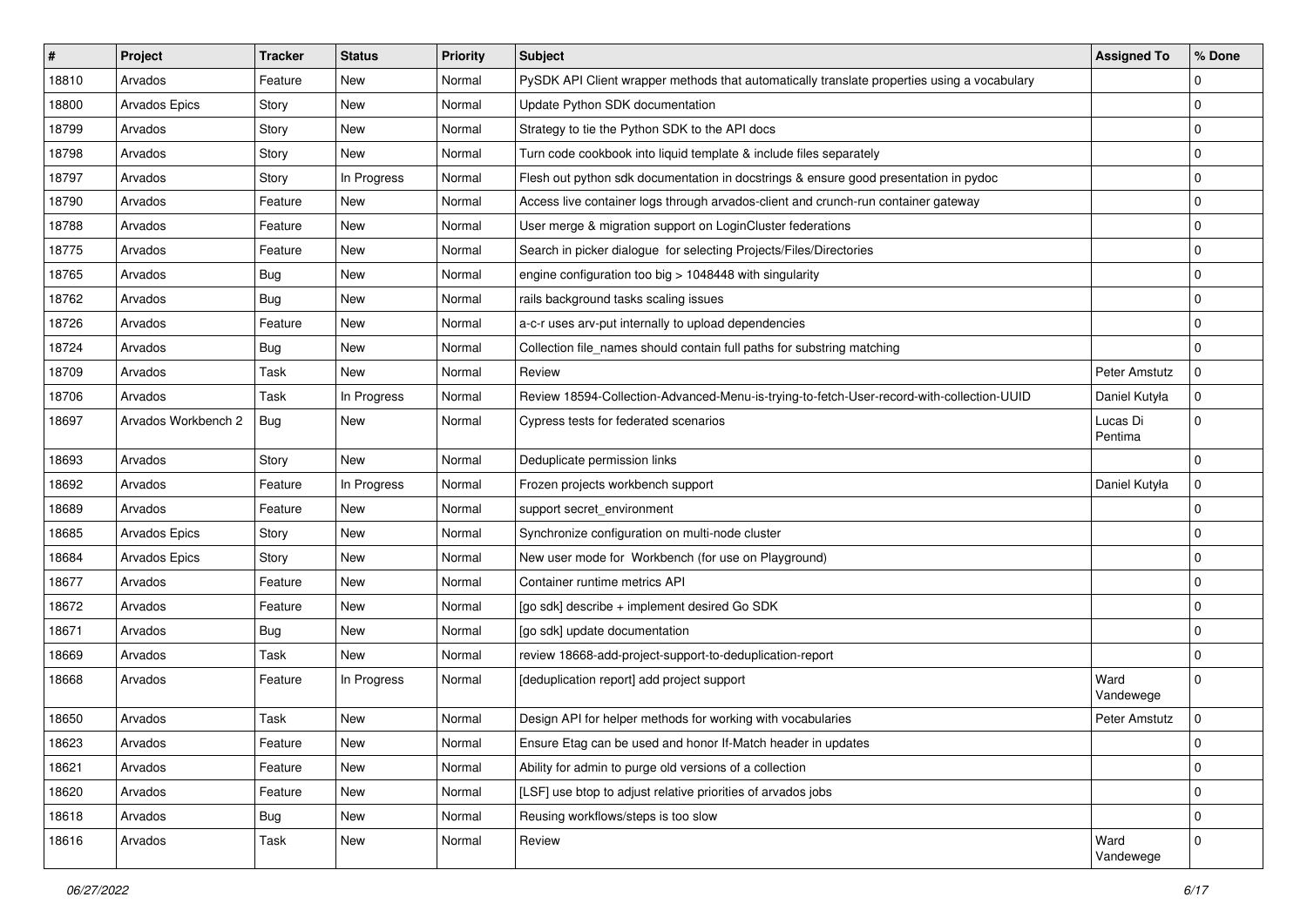| #     | Project              | Tracker    | <b>Status</b> | <b>Priority</b> | Subject                                                                                                                                            | <b>Assigned To</b>  | % Done      |
|-------|----------------------|------------|---------------|-----------------|----------------------------------------------------------------------------------------------------------------------------------------------------|---------------------|-------------|
| 18615 | Arvados              | Task       | New           | Normal          | Review                                                                                                                                             | Lucas Di<br>Pentima | $\Omega$    |
| 18613 | Arvados              | Task       | New           | Normal          | Review                                                                                                                                             | Peter Amstutz       | $\Omega$    |
| 18609 | Arvados              | Task       | New           | Normal          | Review                                                                                                                                             | Ward<br>Vandewege   | $\Omega$    |
| 18587 | Arvados Workbench 2  | <b>Bug</b> | New           | Normal          | "Copy selected into collection" incorrect behavior                                                                                                 | Lucas Di<br>Pentima | 0           |
| 18586 | Arvados              | <b>Bug</b> | New           | Normal          | Remove docs/code for unsupported AsyncPermissionsUpdateInterval                                                                                    |                     | $\mathbf 0$ |
| 18576 | Arvados              | Feature    | New           | Normal          | arv-put converts properties aliases to vocabulary ids                                                                                              |                     | $\Omega$    |
| 18573 | Arvados              | Feature    | New           | Normal          | packer compute image builder script should take an explicit arvados package version to install instead<br>of latest in selected package repository |                     | $\Omega$    |
| 18564 | Arvados              | Feature    | New           | Normal          | [art] run jenkins release build steps with a set of parameters                                                                                     |                     | $\mathbf 0$ |
| 18563 | Arvados              | Bug        | New           | Normal          | [config] simplify/streamline InternalURLs/ExternalURL situation                                                                                    |                     | 0           |
| 18548 | Arvados              | Feature    | New           | Normal          | Ability to share a link to the "Get API Token" dialog in WB"                                                                                       |                     | 0           |
| 18516 | Arvados              | Story      | New           | Normal          | run Theia interactively for development on shell and/or compute nodes                                                                              |                     | $\mathbf 0$ |
| 18515 | Arvados              | Story      | New           | Normal          | run interactive Jupyter on shell and/or compute nodes                                                                                              |                     | $\mathbf 0$ |
| 18514 | Arvados              | Story      | New           | Normal          | Research framework for interactive tutorials that overlay the app                                                                                  |                     | $\mathbf 0$ |
| 18512 | Arvados              | Task       | In Progress   | Normal          | Review 18488-nonblocking-advisory-lock                                                                                                             | Tom Clegg           | $\mathbf 0$ |
| 18501 | Arvados              | <b>Bug</b> | New           | Normal          | Add option in ARV GUI to open link in new tab                                                                                                      |                     | $\mathbf 0$ |
| 18500 | Arvados              | <b>Bug</b> | New           | Normal          | Arvados CV for "Study Type" property not active                                                                                                    |                     | $\mathbf 0$ |
| 18499 | Arvados              | <b>Bug</b> | New           | Normal          | Advanced Dialog on collections shows the manifest_text as null                                                                                     |                     | $\mathbf 0$ |
| 18498 | Arvados              | <b>Bug</b> | New           | Normal          | WB2 collection UUID in project URL shows blank page                                                                                                |                     | $\mathbf 0$ |
| 18486 | Arvados              | Bug        | New           | Normal          | Docker containers are always removed                                                                                                               |                     | 0           |
| 18481 | Arvados              | <b>Bug</b> | New           | Normal          | Workbench allows setting values with leading and trailing whitespace in property values                                                            |                     | $\mathbf 0$ |
| 18464 | Arvados              | Feature    | New           | Normal          | Batch update endpoint for permission changes                                                                                                       |                     | $\mathbf 0$ |
| 18463 | Arvados              | Feature    | New           | Normal          | Sharing dialog shows all permissions including indirect and allows searching for users by name                                                     |                     | $\mathbf 0$ |
| 18462 | Arvados              | Story      | New           | Normal          | Requesting object by uuid should return 403 instead of 404                                                                                         |                     | 0           |
| 18393 | Arvados              | <b>Bug</b> | New           | Normal          | [workbench2] forces relogin on every new window/tab                                                                                                |                     | $\mathbf 0$ |
| 18390 | <b>Arvados Epics</b> | Story      | In Progress   | Normal          | Frozen projects                                                                                                                                    |                     | $\mathbf 0$ |
| 18385 | Arvados              | <b>Bug</b> | New           | Normal          | arvados-server config-dump   arvados-server config-check -config=- spurious warnings                                                               |                     | 0           |
| 18371 | Arvados Workbench 2  | <b>Bug</b> | New           | Normal          | Handle unreachable API server better on startup                                                                                                    |                     | $\Omega$    |
| 18369 | Arvados              | Feature    | New           | Normal          | [doc] describe the block packing algorithm used by our various Keep clients (arv-put, python sdk,<br>keep-web, arv-mount)                          |                     | $\Omega$    |
| 18368 | Arvados              | Feature    | New           | Normal          | Notification banner                                                                                                                                |                     | $\mathbf 0$ |
| 18362 | Arvados              | Story      | New           | Normal          | cwltest results for Arvados produces badges which can be linked to from commonwl.org                                                               |                     | $\Omega$    |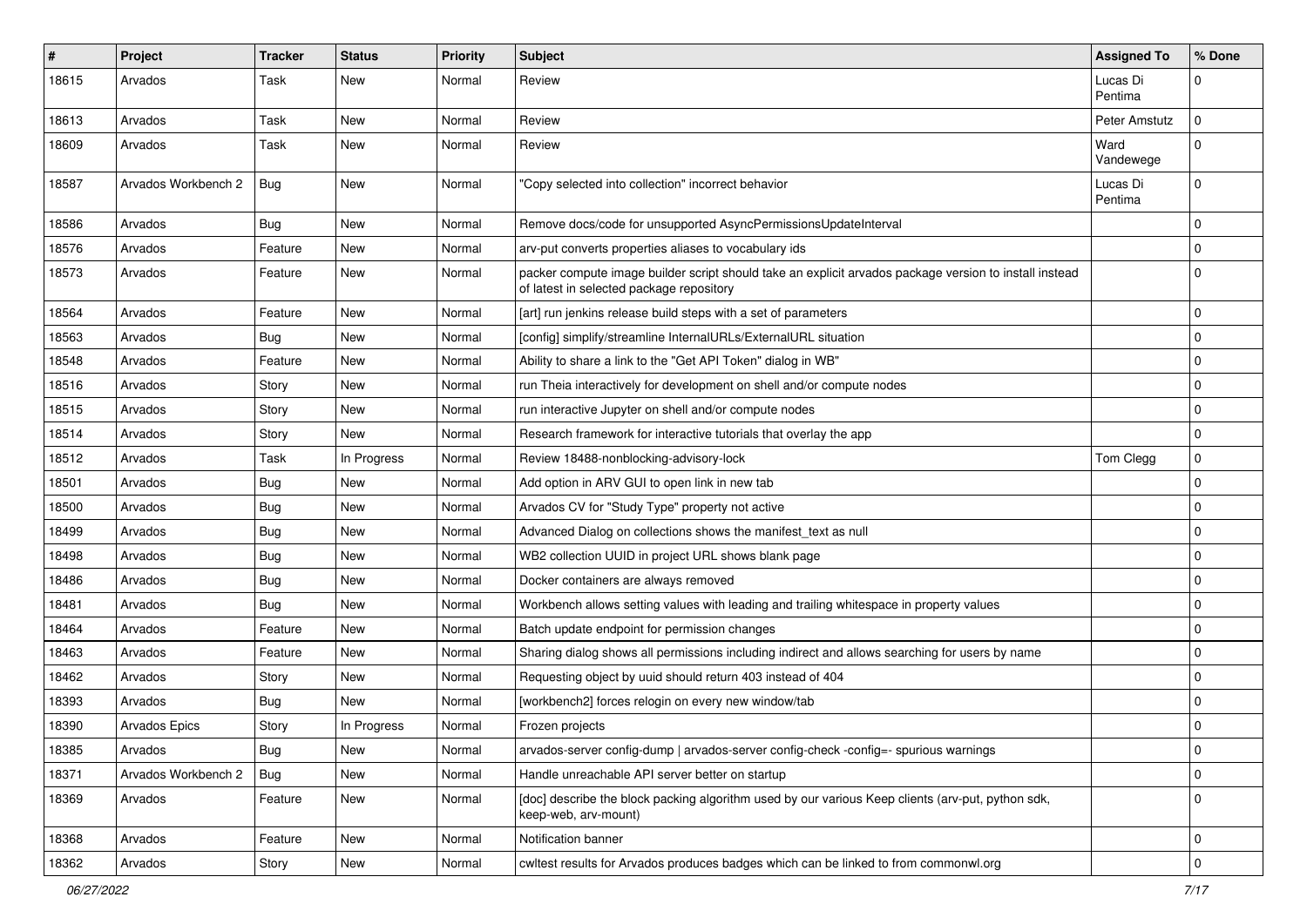| #     | Project              | <b>Tracker</b> | <b>Status</b> | <b>Priority</b> | <b>Subject</b>                                                                           | <b>Assigned To</b> | % Done      |
|-------|----------------------|----------------|---------------|-----------------|------------------------------------------------------------------------------------------|--------------------|-------------|
| 18350 | Arvados Epics        | Story          | New           | Normal          | Login cluster with only arvados-controller & no fallback to Rails                        |                    | 0           |
| 18347 | Arvados              | Feature        | New           | Normal          | Cache negative token lookups in federation/OIDC                                          |                    | $\Omega$    |
| 18345 | Arvados              | <b>Bug</b>     | New           | Normal          | Activity script crash                                                                    |                    | $\mathbf 0$ |
| 18342 | <b>Arvados Epics</b> | Story          | New           | Normal          | Stream Keep data to minimize latency and memory usage                                    |                    | $\mathbf 0$ |
| 18341 | Arvados              | Story          | New           | Normal          | "arvados-server init" can set up a single-node production cluster                        |                    | $\mathbf 0$ |
| 18338 | Arvados              | Story          | New           | Normal          | "arvados-server init" can use a local root CA to sign certificates                       |                    | $\Omega$    |
| 18337 | Arvados Epics        | Story          | New           | Normal          | Easy install via OS package                                                              |                    | $\mathbf 0$ |
| 18335 | Arvados              | Feature        | New           | Normal          | Export health checks as Prometheus metrics                                               |                    | $\mathbf 0$ |
| 18334 | Arvados              | <b>Bug</b>     | New           | Normal          | Accept release info changes in docker recipes                                            |                    | $\Omega$    |
| 18311 | Arvados              | Bug            | <b>New</b>    | Normal          | [cwl] test 221 in the 1.2 conformance suite is failing on singularity                    | Peter Amstutz      | $\mathbf 0$ |
| 18292 | Arvados              | <b>Bug</b>     | New           | Normal          | [cleanup] remove AssignNodeHostname from the configuration. Also from the documentation. |                    | $\Omega$    |
| 18291 | Arvados              | Task           | In Progress   | Normal          | Review 18287-external-url-defaults                                                       | Tom Clegg          | $\mathbf 0$ |
| 18280 | Arvados              | <b>Bug</b>     | New           | Normal          | Advanced Search in ARV PROD GUI non-functional                                           |                    | $\mathbf 0$ |
| 18279 | Arvados              | <b>Bug</b>     | New           | Normal          | Data Collection page on 2.3.0 rc2                                                        |                    | $\Omega$    |
| 18278 | Arvados              | <b>Bug</b>     | New           | Normal          | [k8s] start using an ingress                                                             | Ward<br>Vandewege  | $\mathbf 0$ |
| 18266 | Arvados              | <b>Bug</b>     | New           | Normal          | Turn manual testing plan for WB2 into tickets to write cypress tests                     |                    | $\mathbf 0$ |
| 18262 | Arvados              | <b>Bug</b>     | New           | Normal          | [crunch-run] handle out-of-diskspace on the compute node better                          |                    | $\mathbf 0$ |
| 18255 | Arvados              | Story          | New           | Normal          | Proof of concept Arvados single-node AMI                                                 |                    | $\Omega$    |
| 18241 | Arvados              | Story          | New           | Normal          | "NanoCPUs can not be set" Docker error                                                   |                    | $\mathbf 0$ |
| 18239 | Arvados              | Story          | New           | Normal          | Add Kubernetes testing to CI                                                             |                    | $\Omega$    |
| 18235 | Arvados              | Task           | New           | Normal          | Review                                                                                   | Ward<br>Vandewege  | $\Omega$    |
| 18234 | Arvados              | Task           | New           | Normal          | Review                                                                                   | Ward<br>Vandewege  | $\mathbf 0$ |
| 18227 | Arvados              | Task           | <b>New</b>    | Normal          | Review                                                                                   | Peter Amstutz      | $\mathbf 0$ |
| 18225 | Arvados              | Task           | In Progress   | Normal          | Review 18207-Workbench2-is-not-clearing-the-project-content-when-switching               | Daniel Kutyła      | $\Omega$    |
| 18221 | Arvados              | Story          | In Progress   | Normal          | Test coverage plan for combinations of slurm/lsf/cloud singularity/docker                |                    | $\mathbf 0$ |
| 18220 | Arvados              | Bug            | New           | Normal          | Support Docker ENTRYPOINT on Singularity in crunch-run                                   |                    | $\Omega$    |
| 18218 | Arvados              | Feature        | New           | Normal          | ARV GUI: perform operations on files selected via the filter                             |                    | $\mathbf 0$ |
| 18217 | Arvados              | Feature        | New           | Normal          | Enable file sorting in Data Collection                                                   |                    | $\mathbf 0$ |
| 18214 | Arvados              | <b>Bug</b>     | New           | Normal          | global search results link to wb1 not wb2                                                |                    | $\mathbf 0$ |
| 18213 | Arvados              | Feature        | New           | Normal          | Arvados "display in new tab" shows outdated data                                         |                    | $\mathbf 0$ |
| 18212 | Arvados              | Bug            | New           | Normal          | Read-only users can't open file in new tab                                               |                    | $\mathbf 0$ |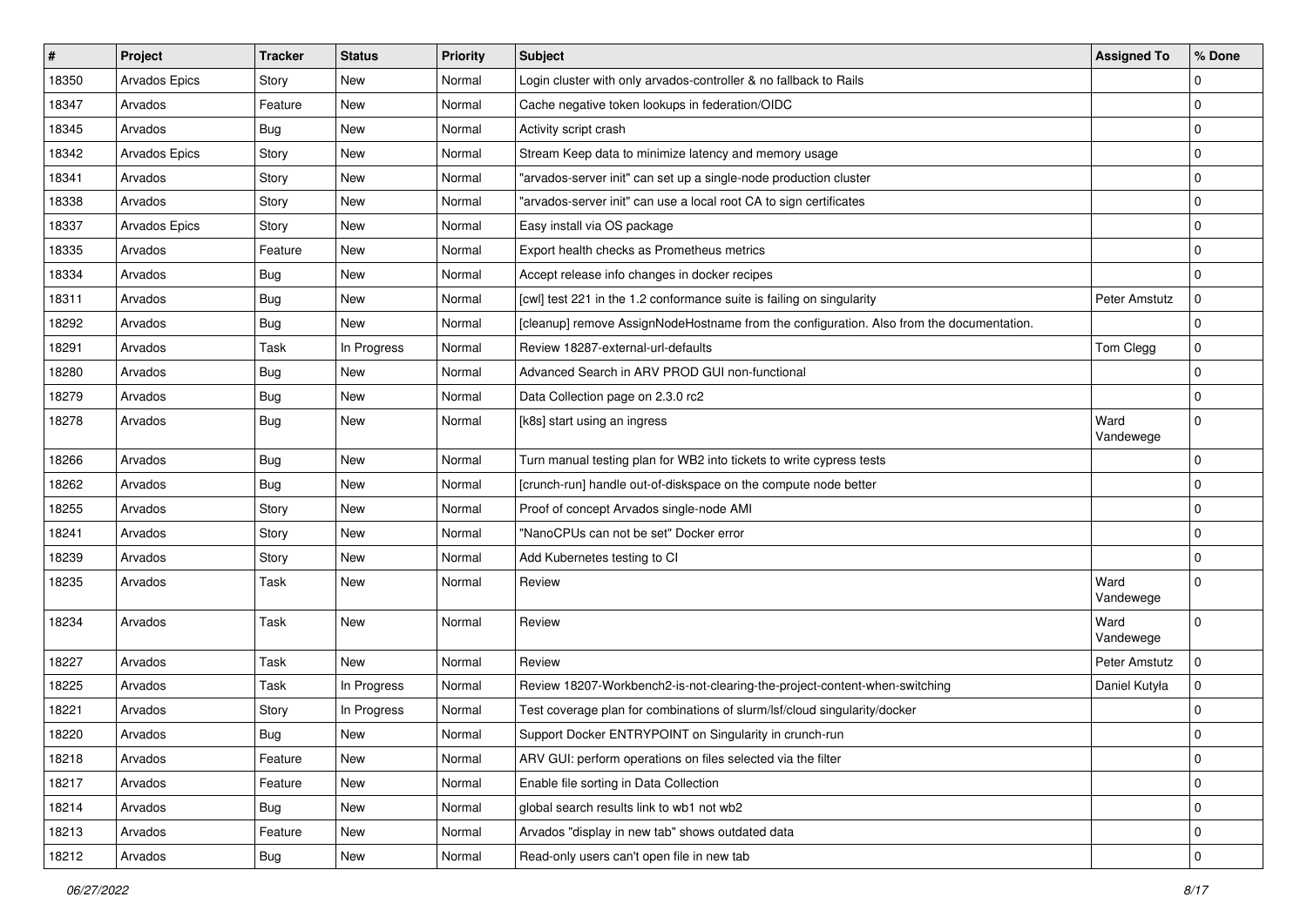| #     | Project             | <b>Tracker</b> | <b>Status</b> | <b>Priority</b> | <b>Subject</b>                                                                                           | <b>Assigned To</b> | % Done      |
|-------|---------------------|----------------|---------------|-----------------|----------------------------------------------------------------------------------------------------------|--------------------|-------------|
| 18211 | Arvados             | Feature        | New           | Normal          | Should the Loading Progress bar always be shown?                                                         |                    | $\Omega$    |
| 18210 | Arvados             | <b>Bug</b>     | New           | Normal          | Create Mountainduck Bookmark files not working                                                           |                    | $\Omega$    |
| 18209 | Arvados             | Feature        | New           | Normal          | Re-run process on arvados throws error                                                                   |                    | $\mathbf 0$ |
| 18208 | Arvados             | Bug            | New           | Normal          | Workbench2 search shows all sites even if just searching in one site                                     |                    | $\mathbf 0$ |
| 18205 | Arvados             | Feature        | New           | Normal          | [api] [cloud] add live compute instance price to container record                                        |                    | 0           |
| 18204 | Arvados             | <b>Bug</b>     | New           | Normal          | Workbench2 is missing a UI that shows which group a user is member of                                    |                    | $\Omega$    |
| 18202 | Arvados Workbench 2 | <b>Bug</b>     | New           | Normal          | User Attributes Dialog are incorrectly displayed                                                         |                    | $\Omega$    |
| 18201 | Arvados Workbench 2 | Bug            | New           | Normal          | "Shared with me" Tree keeps expanding even if I closed it intentionally                                  |                    | $\Omega$    |
| 18200 | Arvados Workbench 2 | Bug            | New           | Normal          | Different content size of collection & files in wb2 vs wb                                                |                    | $\Omega$    |
| 18199 | Arvados             | <b>Bug</b>     | New           | Normal          | Issue with sharing settings of "open access" new projects                                                |                    | $\mathbf 0$ |
| 18198 | Arvados             | <b>Bug</b>     | New           | Normal          | "copy selected files into collection" function in WB2 extremely slow                                     |                    | $\mathbf 0$ |
| 18197 | Arvados             | Feature        | New           | Normal          | add search option to input selection when running a workflow                                             |                    | $\mathbf 0$ |
| 18196 | Arvados             | Feature        | New           | Normal          | expose saved searches as browsing option on the left side                                                |                    | 0           |
| 18194 | Arvados             | Feature        | New           | Normal          | 'Release" as search option                                                                               |                    | $\mathbf 0$ |
| 18193 | Arvados             | Feature        | New           | Normal          | Multi-select collections and projects to delete them                                                     |                    | $\Omega$    |
| 18192 | Arvados             | Bug            | New           | Normal          | Advanced search is showing ROX IDs in the search field syntax instead of clear values                    |                    | $\mathbf 0$ |
| 18191 | Arvados             | <b>Bug</b>     | New           | Normal          | [doc] the compute node image doc does not take releases into account                                     |                    | $\mathbf 0$ |
| 18182 | Arvados             | Feature        | New           | Normal          | Parameter on get_permissions API to return every user and group with permissions                         |                    | 0           |
| 18181 | Arvados             | Feature        | New           | Normal          | Ability to specify a % of compute instance price that user is willing to go over from cheapest           |                    | $\Omega$    |
| 18179 | Arvados Epics       | Story          | New           | Normal          | Better spot instance support                                                                             |                    | $\Omega$    |
| 18174 | Arvados             | Feature        | New           | Normal          | [servers] add logging with automatic rotation to user-specified directory                                |                    | 0           |
| 18170 | Arvados             | Bug            | New           | Normal          | Display of long names can be improved on WB2                                                             |                    | $\Omega$    |
| 18168 | Arvados             | <b>Bug</b>     | New           | Normal          | Workbench2 Trash is not listing all trashed items                                                        |                    | 0           |
| 18167 | Arvados             | <b>Bug</b>     | New           | Normal          | Files in collection are not sorted                                                                       |                    | $\Omega$    |
| 18166 | Arvados             | <b>Bug</b>     | New           | Normal          | [Release] Auto-sync the arvados gem dependencies on RailsAPI and Workbench1                              |                    | $\Omega$    |
| 18165 | Arvados             | Feature        | New           | Normal          | Whole-collection search in new collection viewer                                                         |                    | 0           |
| 18163 | Arvados             | Feature        | New           | Normal          | [Crunch] add CWL extension to limit the number of concurrently running jobs during a scatter             |                    | $\Omega$    |
| 18161 | Arvados             | <b>Bug</b>     | New           | Normal          | [a-d-c] the arvados_dispatchcloud_queue_entries prometheus metric should report actual instance<br>types |                    | $\Omega$    |
| 18150 | Arvados             | Story          | New           | Normal          | Document configuration items for customizing text in Workbench                                           |                    | $\mathbf 0$ |
| 18125 | Arvados             | Feature        | New           | Normal          | [deployment][provision][documentation] explain how to use a custom/existing postgresql RDBMS             | Javier Bértoli     | $\mathbf 0$ |
| 18124 | Arvados             | Feature        | New           | Normal          | User edit page                                                                                           |                    | 0           |
| 18118 | Arvados             | Bug            | New           | Normal          | investigate separate socket timeouts waiting for connection and HTTP response in Python SDK              |                    | $\mathbf 0$ |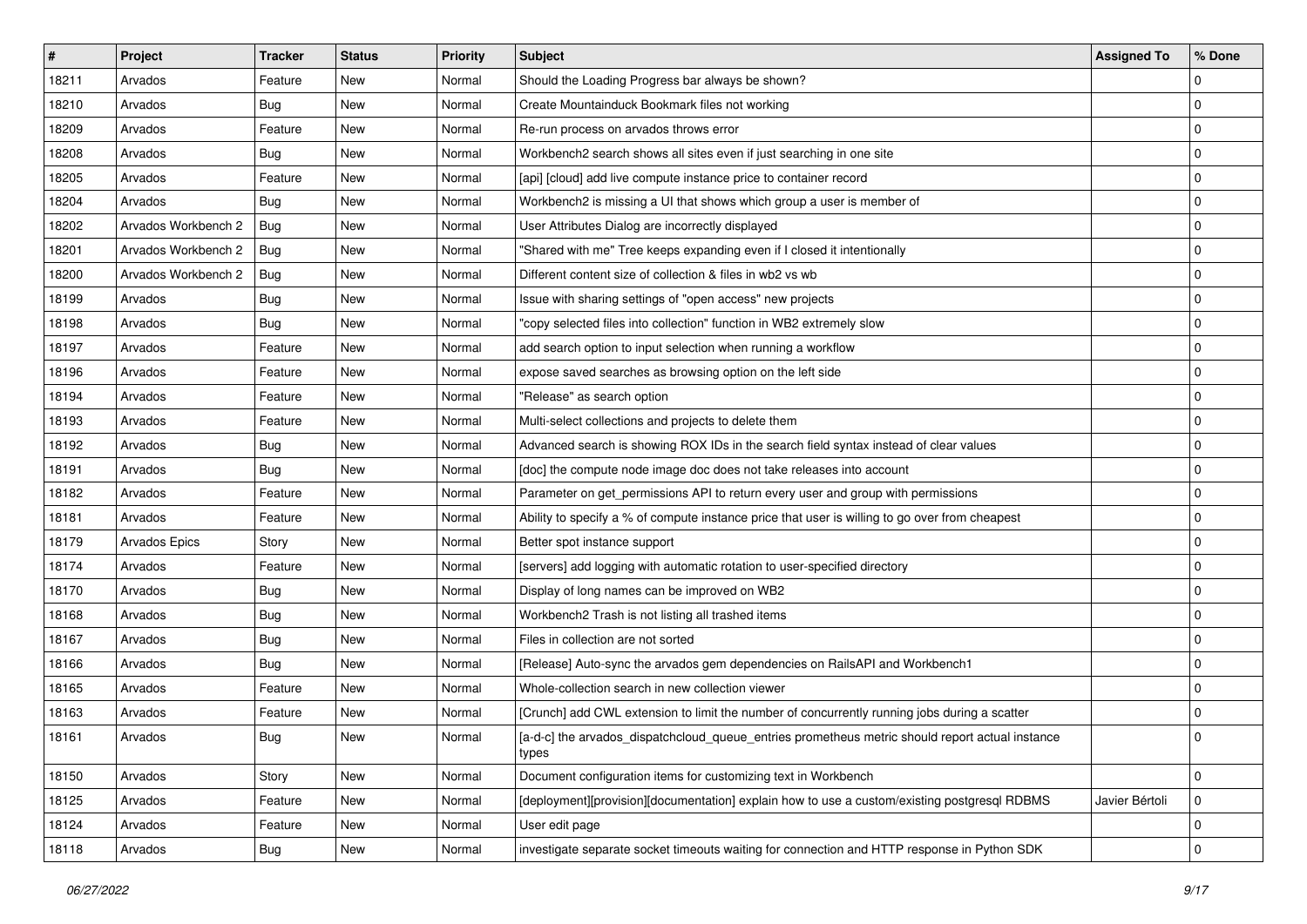| ∦     | Project              | <b>Tracker</b> | <b>Status</b> | <b>Priority</b> | <b>Subject</b>                                                                                                            | <b>Assigned To</b>  | % Done      |
|-------|----------------------|----------------|---------------|-----------------|---------------------------------------------------------------------------------------------------------------------------|---------------------|-------------|
| 18117 | Arvados              | Story          | In Progress   | Normal          | Sample tracker                                                                                                            |                     | $\Omega$    |
| 18114 | Arvados              | <b>Bug</b>     | New           | Normal          | [a-d-c] slow down retries when CreateInstance returns non-quota/non-throttle errors                                       |                     | $\mathbf 0$ |
| 18101 | Arvados              | <b>Bug</b>     | New           | Normal          | [a-d-c] [AWS] add option to spin up (spot) instances in more/all availability zones in the region                         |                     | 0           |
| 18075 | Arvados              | <b>Bug</b>     | New           | Normal          | arvados-dispatch-cloud should respect Containers.MaxComputeVMs                                                            |                     | $\mathbf 0$ |
| 18071 | Arvados              | Feature        | New           | Normal          | Use postgresql advisory locks to prevent concurrent dispatcher / keep-balance processes                                   |                     | $\mathbf 0$ |
| 18047 | <b>Arvados Epics</b> | Story          | New           | Normal          | Faceted search of metadata                                                                                                |                     | $\mathbf 0$ |
| 18041 | Arvados              | Task           | New           | Normal          | Review                                                                                                                    | Peter Amstutz       | $\mathbf 0$ |
| 18019 | Arvados              | <b>Bug</b>     | New           | Normal          | [deployment][arvados-formula] selinux breaks many installation steps                                                      |                     | 0           |
| 18016 | Arvados              | <b>Bug</b>     | New           | Normal          | [api] remove unused last_used_at and last_used_by_ip_address columns on api_client_authorizations<br>table                |                     | $\Omega$    |
| 18011 | Arvados              | <b>Bug</b>     | New           | Normal          | [packaging][centos7] systemctl daemon-reload should be run by the post-inst script when upgrading<br>packages on centos 7 |                     | $\Omega$    |
| 18009 | Arvados              | Bug            | New           | Normal          | [controller] always returns an empty "unsigned manifest text" field for collections                                       |                     | $\Omega$    |
| 18008 | Arvados              | <b>Bug</b>     | New           | Normal          | [api] regid not always being recorded in the api server log                                                               |                     | $\mathbf 0$ |
| 18000 | Arvados              | <b>Bug</b>     | New           | Normal          | [deduplicationreport] negative number in the "saved by Keep deduplication" report                                         |                     | $\mathbf 0$ |
| 17993 | Arvados              | Feature        | New           | Normal          | [deduplication-report] supports storage classes                                                                           |                     | 0           |
| 17991 | Arvados              | Task           | In Progress   | Normal          | Review #17990 arvados-formula:commit:1ad296f, branch 17990-add-rvm-to-ubuntu1804                                          | Ward<br>Vandewege   | $\Omega$    |
| 17988 | Arvados              | Feature        | New           | Normal          | Enforce memory limits using Singularity + cloud                                                                           |                     | 0           |
| 17981 | Arvados              | Feature        | New           | Normal          | Hint to set properties on output collection based on workflow input or output parameter values                            |                     | $\mathbf 0$ |
| 17969 | Arvados              | Support        | New           | Normal          | Investigate plugins for redmine templates                                                                                 | Lucas Di<br>Pentima | $\mathbf 0$ |
| 17953 | Arvados              | Story          | New           | Normal          | [api] Remove unused "node" object                                                                                         |                     | $\Omega$    |
| 17950 | Arvados              | Task           | New           | Normal          | review 17949-add-bullseye                                                                                                 |                     | 0           |
| 17946 | Arvados              | Feature        | New           | Normal          | design: add complex structures to structured vocabulary                                                                   |                     | $\Omega$    |
| 17945 | Arvados              | Feature        | New           | Normal          | design: Add type checking to the structured vocabulary                                                                    |                     | $\Omega$    |
| 17942 | Arvados              | <b>Bug</b>     | New           | Normal          | [arv-mount] requests manifest text multiple times when mounting collection                                                |                     | $\mathbf 0$ |
| 17941 | Arvados              | <b>Bug</b>     | New           | Normal          | [ws] memory management issues                                                                                             |                     | $\mathbf 0$ |
| 17940 | Arvados              | Bug            | New           | Normal          | [controller] memory management issues                                                                                     |                     | $\Omega$    |
| 17938 | Arvados              | <b>Bug</b>     | New           | Normal          | [deployment][arvados-formula] shell node centos-7 packages                                                                | Javier Bértoli      | $\mathbf 0$ |
| 17937 | Arvados              | <b>Bug</b>     | New           | Normal          | [workbench] uploader is hardcoded to X-Keep-Desired-Replicas: 2                                                           |                     | $\mathbf 0$ |
| 17931 | Arvados              | Task           | New           | Normal          | Review                                                                                                                    | Lucas Di<br>Pentima | $\mathbf 0$ |
| 17919 | Arvados              | Task           | New           | Normal          | investigate                                                                                                               | Peter Amstutz       | $\mathbf 0$ |
| 17918 | Arvados              | <b>Bug</b>     | New           | Normal          | cwltool 'id' changes packing behavior                                                                                     | Peter Amstutz       | $\mathbf 0$ |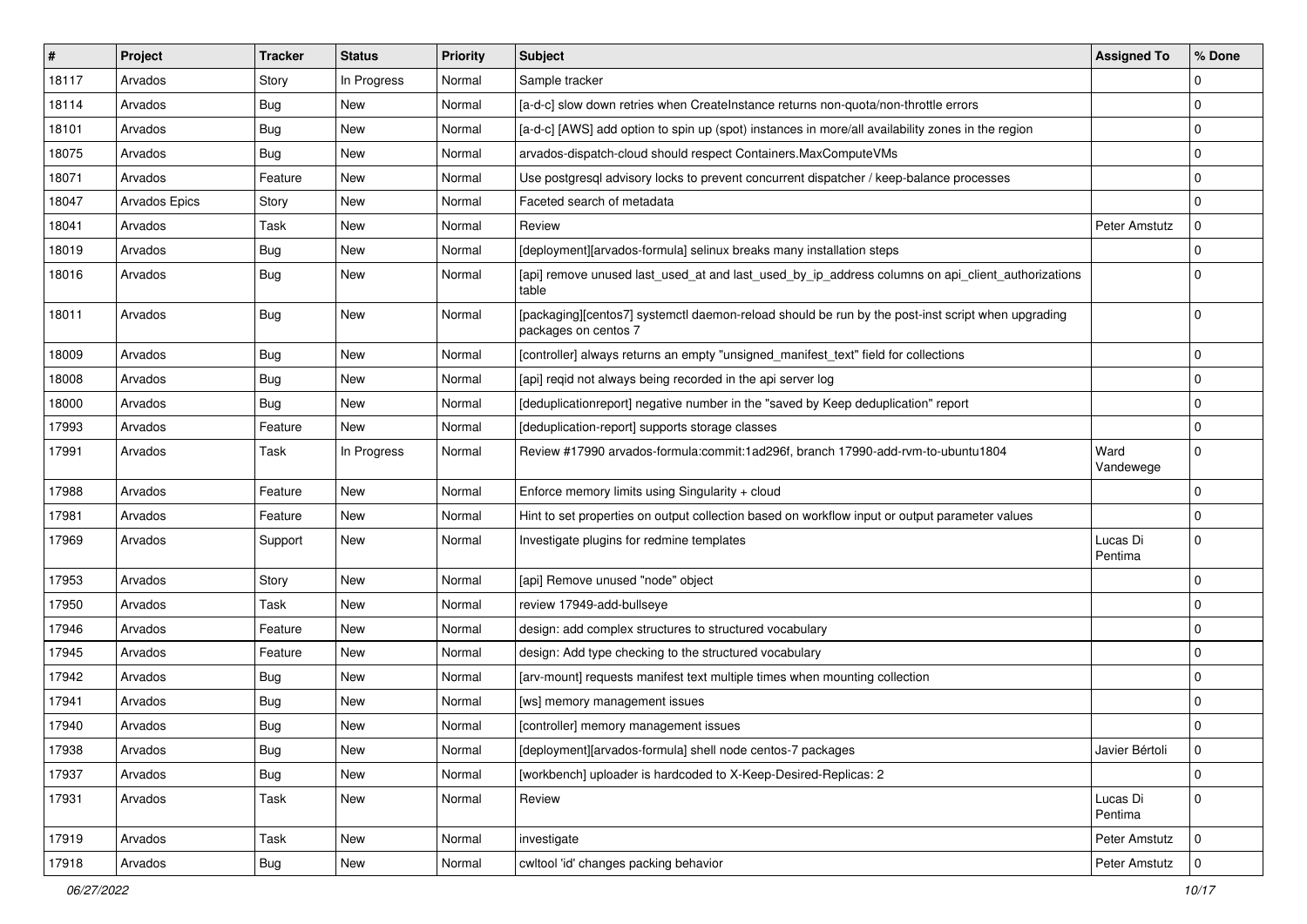| $\vert$ # | Project              | <b>Tracker</b> | <b>Status</b> | <b>Priority</b> | <b>Subject</b>                                                                                                                                | <b>Assigned To</b> | % Done      |
|-----------|----------------------|----------------|---------------|-----------------|-----------------------------------------------------------------------------------------------------------------------------------------------|--------------------|-------------|
| 17910     | Arvados              | Task           | New           | Normal          | investigate                                                                                                                                   | Peter Amstutz      | O           |
| 17909     | Arvados              | Task           | <b>New</b>    | Normal          | investigate                                                                                                                                   | Peter Amstutz      | $\Omega$    |
| 17878     | Arvados              | <b>Bug</b>     | <b>New</b>    | Normal          | container shell] confusing error "channel 3: bad ext data" when forwarding tcp traffic into a container<br>with API: false                    |                    | $\Omega$    |
| 17876     | Arvados              | Task           | New           | Normal          | Review                                                                                                                                        | Ward<br>Vandewege  | $\Omega$    |
| 17875     | Arvados              | Task           | New           | Normal          | Review                                                                                                                                        | Peter Amstutz      | $\Omega$    |
| 17859     | Arvados              | Bug            | New           | Normal          | When @AutoSetupNewUsers: true@ new users' username is added as email                                                                          |                    | $\Omega$    |
| 17849     | <b>Arvados Epics</b> | Story          | New           | Normal          | FUSE driver v2                                                                                                                                |                    | $\Omega$    |
| 17848     | Arvados Epics        | Story          | In Progress   | Normal          | Improve a-c-r usability                                                                                                                       |                    | $\mathbf 0$ |
| 17846     | Arvados              | <b>Bug</b>     | New           | Normal          | [tutorial] inconsistencies/roadbumps                                                                                                          | Ward<br>Vandewege  | $\Omega$    |
| 17845     | Arvados              | <b>Bug</b>     | New           | Normal          | [tutorial] reuse is not working                                                                                                               |                    | $\Omega$    |
| 17838     | Arvados              | Feature        | <b>New</b>    | Normal          | Create filter group from advanced search                                                                                                      |                    | $\mathbf 0$ |
| 17827     | Arvados              | Feature        | New           | Normal          | [deployment][provision] rename the *_TAG variables to *_FORMULA_TAG                                                                           |                    | $\Omega$    |
| 17826     | Arvados              | Feature        | New           | Normal          | Mark individual collections with permission to download through keep-web.                                                                     |                    | $\Omega$    |
| 17814     | Arvados              | Feature        | New           | Normal          | Send "invite" or "friend request" to connect with other users                                                                                 |                    | $\Omega$    |
| 17807     | Arvados              | Feature        | New           | Normal          | keep-web supports login flow                                                                                                                  |                    | $\Omega$    |
| 17805     | Arvados              | Feature        | In Progress   | Normal          | [fuse] access containers and container_requests through by_id directory in sitefs                                                             | Tom Clegg          | $\pmb{0}$   |
| 17786     | Arvados              | Bug            | New           | Normal          | [deployment][webshell][shellinabox] centos 7's shellinabox is not pam-enabled                                                                 |                    | $\mathbf 0$ |
| 17780     | Arvados              | <b>Bug</b>     | New           | Normal          | [a-d-c] when toggling UsePreemptibleInstances, existing containers that are runnable generate lots of<br>errors                               |                    | $\Omega$    |
| 17775     | Arvados              | <b>Bug</b>     | New           | Normal          | [a-d-c] the user should be able to see when preemptible nodes get shut down and the running<br>container requeued                             |                    | $\Omega$    |
| 17773     | Arvados              | Feature        | New           | Normal          | support token OIDC token introspection                                                                                                        |                    | $\Omega$    |
| 17772     | Arvados              | Feature        | New           | Normal          | use subject identifier (username etc) in "identity url" instead of "email" for login                                                          |                    | $\Omega$    |
| 17771     | Arvados              | <b>Bug</b>     | New           | Normal          | [a-d-c] when a cluster supports preemptible nodes, there should be a knob to allow the user to choose<br>the use of preemptible nodes, or not |                    | $\Omega$    |
| 17768     | Arvados              | Feature        | New           | Normal          | Special file/path in collection that indicates a folder shouldn't be expanded by default                                                      |                    | $\mathbf 0$ |
| 17764     | Arvados              | <b>Bug</b>     | <b>New</b>    | Normal          | [arv-put] progress update does not refresh frequently enough                                                                                  |                    | $\mathbf 0$ |
| 17759     | Arvados              | Bug            | New           | Normal          | [Keep] azure blob driver 404 errors are weird                                                                                                 |                    | $\mathbf 0$ |
| 17751     | Arvados              | Feature        | New           | Normal          | arvados-dispatch-cloud] expose rate-limiting condition in metrics                                                                             | Nico César         | $\mathbf 0$ |
| 17746     | Arvados              | <b>Bug</b>     | New           | Normal          | Long lines in the WB2 logs are wrapped messing up the viewport                                                                                |                    | $\Omega$    |
| 17745     | Arvados              | <b>Bug</b>     | New           | Normal          | [config] arvados-server config-dump with ec2 driver has confusing output                                                                      |                    | $\mathbf 0$ |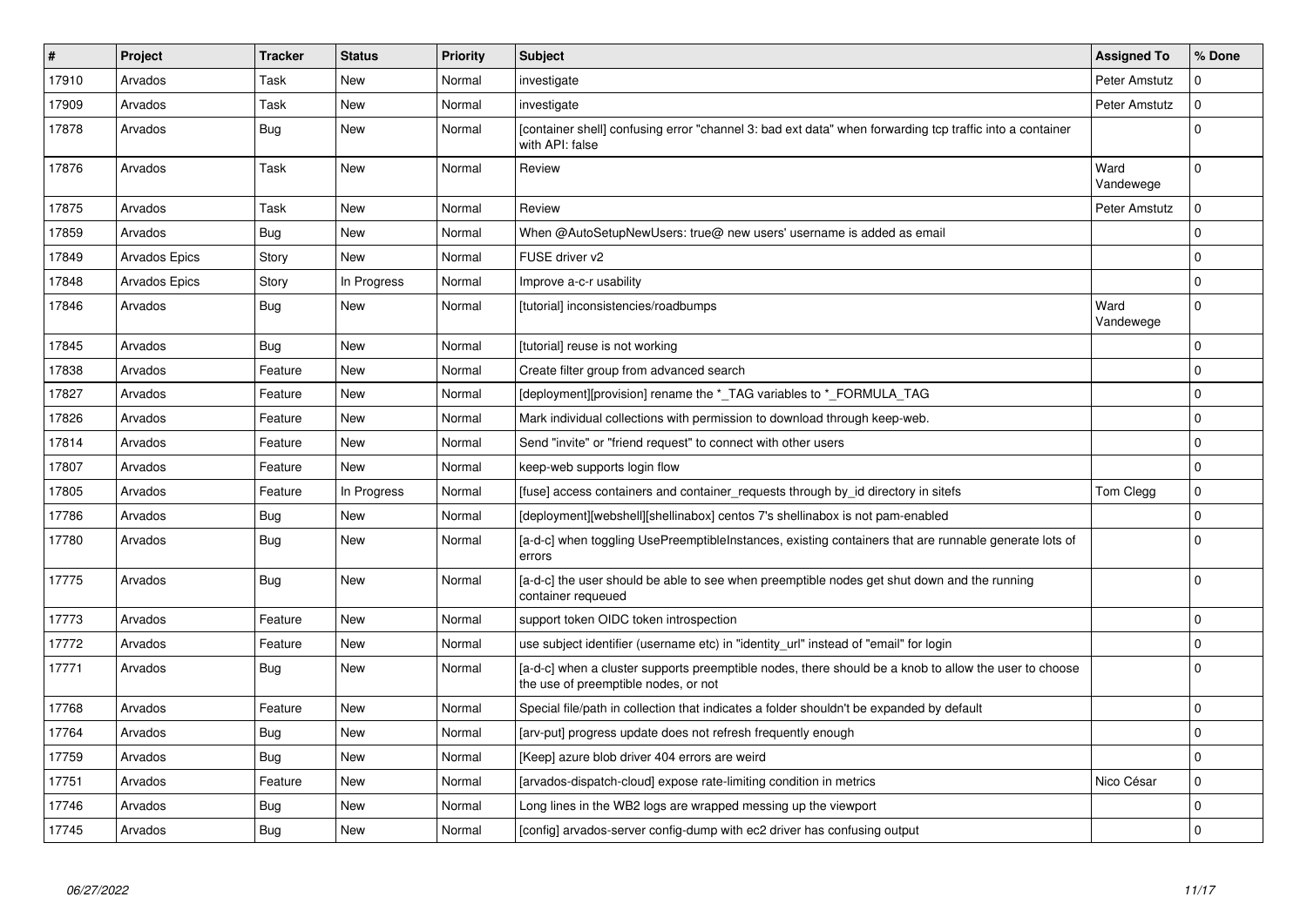| #     | Project              | Tracker    | <b>Status</b> | <b>Priority</b> | <b>Subject</b>                                                                                                                   | <b>Assigned To</b> | % Done      |
|-------|----------------------|------------|---------------|-----------------|----------------------------------------------------------------------------------------------------------------------------------|--------------------|-------------|
| 17741 | Arvados              | <b>Bug</b> | <b>New</b>    | Normal          | Golang SDK CollectionFileSystem uses time.Now() as default Last-Modified for all collections identified<br>by portable data hash |                    | $\Omega$    |
| 17718 | Arvados              | Story      | New           | Normal          | Standalone JWT token support for OIDC                                                                                            |                    | $\Omega$    |
| 17701 | <b>Arvados Epics</b> | Story      | New           | Normal          | WB2 usable on small screens / mobile                                                                                             |                    | $\mathbf 0$ |
| 17699 | Arvados              | Story      | In Progress   | Normal          | Design new keepstore internal architecture that supports efficient streaming & range requests                                    | Tom Clegg          | $\mathbf 0$ |
| 17695 | Arvados              | Feature    | In Progress   | Normal          | [costanalyzer] make an accurate report for spot instances on AWS                                                                 |                    | $\mathbf 0$ |
| 17694 | Arvados              | Feature    | New           | Normal          | [Keep][keep-web] improve observability of buffer cache                                                                           |                    | $\Omega$    |
| 17693 | Arvados              | Feature    | New           | Normal          | [keep-web] Improve cache efficiency for a mix of fast and slow clients                                                           |                    | $\Omega$    |
| 17684 | Arvados              | Feature    | New           | Normal          | [deployment][arvados-formula] add sudo examples to use arvados as a pam source for shell nodes                                   |                    | $\mathbf 0$ |
| 17681 | Arvados              | <b>Bug</b> | <b>New</b>    | Normal          | [controller] seems to have a really long timeout for its db connection                                                           |                    | $\mathbf 0$ |
| 17674 | Arvados              | <b>Bug</b> | New           | Normal          | add profiling infrastructure to Rails API server                                                                                 |                    | $\Omega$    |
| 17669 | Arvados              | Task       | In Progress   | Normal          | Review                                                                                                                           | Tom Clegg          | $\mathbf 0$ |
| 17660 | Arvados              | Task       | In Progress   | Normal          | Review 17209-http-forward                                                                                                        | Ward<br>Vandewege  | $\mathbf 0$ |
| 17628 | Arvados              | Task       | In Progress   | Normal          | 15. push arvbox-demo image                                                                                                       |                    | $\Omega$    |
| 17613 | Arvados              | Feature    | New           | Normal          | "created_by_uuid" field                                                                                                          |                    | $\Omega$    |
| 17597 | Arvados              | Bug        | New           | Normal          | [keep-web] Improve error response when AnonymousUserToken not configured and no token provided<br>by client                      |                    | $\Omega$    |
| 17586 | Arvados              | Feature    | New           | Normal          | Merge collections                                                                                                                |                    | $\Omega$    |
| 17584 | Arvados              | <b>Bug</b> | New           | Normal          | Permission dialog should indicate that permissions are inherited                                                                 |                    | $\mathbf 0$ |
| 17581 | Arvados              | Feature    | New           | Normal          | Improvement: hierarchy in workflow selection in WB2                                                                              |                    | $\mathbf 0$ |
| 17580 | Arvados              | <b>Bug</b> | New           | Normal          | multi-select for inputs in workflow doesn't work anymore                                                                         |                    | $\Omega$    |
| 17578 | Arvados              | <b>Bug</b> | New           | Normal          | Global search results presentation in WB2                                                                                        |                    | $\mathbf 0$ |
| 17577 | Arvados              | <b>Bug</b> | New           | Normal          | Current description not shown under Edit Project                                                                                 |                    | $\Omega$    |
| 17576 | Arvados              | <b>Bug</b> | New           | Normal          | Copy collection link includes style                                                                                              |                    | $\mathbf 0$ |
| 17575 | Arvados              | <b>Bug</b> | New           | Normal          | "Shared with me" Tree keeps expanding even if I closed it intentionally                                                          |                    | $\mathbf 0$ |
| 17561 | Arvados              | <b>Bug</b> | New           | Normal          | [arvados-dispatch-cloud] inst.SetTags() and inst.Destroy() should respect rate-limiting responses from<br>cloud provider         |                    | $\Omega$    |
| 17557 | Arvados              | Task       | New           | Normal          | Review                                                                                                                           |                    | $\Omega$    |
| 17556 | Arvados              | Task       | In Progress   | Normal          | Review 16997-sort-config-for-diff                                                                                                | Tom Clegg          | $\mathbf 0$ |
| 17555 | Arvados              | Task       | In Progress   | Normal          | Review 16971-Issues-with-Project-and-Collection-name-description-not-being-saved-shown                                           | Daniel Kutyła      | $\mathbf 0$ |
| 17554 | Arvados              | Task       | New           | Normal          | Review                                                                                                                           |                    | 0           |
| 17536 | Arvados              | Task       | New           | Normal          | Review                                                                                                                           | Peter Amstutz      | $\mathbf 0$ |
| 17520 | Arvados              | Feature    | New           | Normal          | Option to delete a container and all associated child containers, logs and outputs.                                              |                    | $\mathbf 0$ |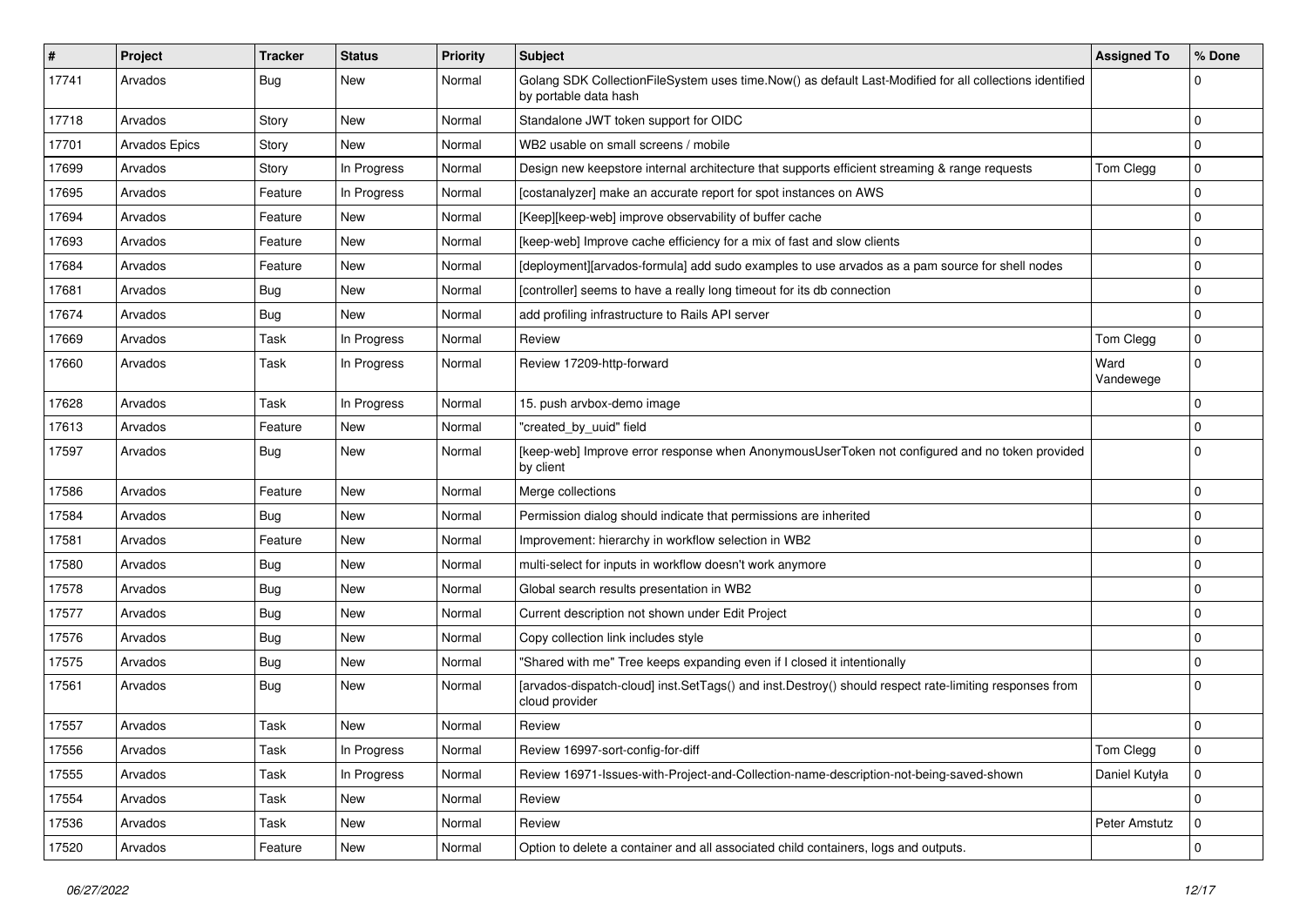| #     | <b>Project</b>      | <b>Tracker</b> | <b>Status</b> | <b>Priority</b> | <b>Subject</b>                                                                                                         | <b>Assigned To</b> | % Done      |
|-------|---------------------|----------------|---------------|-----------------|------------------------------------------------------------------------------------------------------------------------|--------------------|-------------|
| 17519 | Arvados Workbench 2 | Task           | New           | Normal          | Update workbench1's link from the "Current token" dialog to take the user directly to wb2's "Get API<br>token" dialog. |                    | O           |
| 17518 | Arvados Workbench 2 | Feature        | New           | Normal          | Workbench2 lets users auto-login and access dialogs through direct links                                               |                    | $\mathbf 0$ |
| 17510 | Arvados             | Feature        | New           | Normal          | Create filter group based on an advanced search query in the UI                                                        |                    | $\mathbf 0$ |
| 17502 | Arvados             | Task           | In Progress   | Normal          | need help finding docker contain to run correct java version for PharmCAT                                              | Ward<br>Vandewege  | $\Omega$    |
| 17494 | Arvados             | <b>Bug</b>     | <b>New</b>    | Normal          | Still updating users from login cluster when nothing changed                                                           |                    | $\mathbf 0$ |
| 17490 | Arvados             | Feature        | <b>New</b>    | Normal          | [workbench2] make filter groups creatable/editable                                                                     |                    | $\mathbf 0$ |
| 17483 | Arvados             | Task           | New           | Normal          | Review                                                                                                                 |                    | $\mathbf 0$ |
| 17478 | Arvados             | Story          | New           | Normal          | Port Rails controller and integration tests for Groups to controller                                                   |                    | $\mathbf 0$ |
| 17477 | Arvados             | Task           | <b>New</b>    | Normal          | document arv-bash                                                                                                      |                    | $\mathbf 0$ |
| 17472 | Arvados             | Story          | In Progress   | Normal          | Architecture for displaying container metrics in workbench                                                             | Tom Clegg          | $\mathbf 0$ |
| 17468 | Arvados             | Feature        | New           | Normal          | [controller] Skip repetitive OIDC UserInfo calls if access token validates as an ID token                              |                    | $\mathbf 0$ |
| 17461 | Arvados             | Feature        | <b>New</b>    | Normal          | Flag to make turn file format mismatches from an error to a warning                                                    | Jiayong Li         | $\mathbf 0$ |
| 17459 | Arvados             | Task           | <b>New</b>    | Normal          | Review                                                                                                                 | Peter Amstutz      | $\mathbf 0$ |
| 17456 | Arvados             | Task           | <b>New</b>    | Normal          | Review                                                                                                                 | Peter Amstutz      | $\Omega$    |
| 17433 | Arvados             | <b>Bug</b>     | New           | Normal          | Long picklists hide typing field in WB2                                                                                |                    | $\Omega$    |
| 17428 | Arvados             | <b>Bug</b>     | New           | Normal          | [deployment] arvados-api-server fails to re-install/upgrade if the postgresql-client and the server<br>versions differ |                    | $\mathbf 0$ |
| 17424 | Arvados             | <b>Bug</b>     | <b>New</b>    | Normal          | [API] group contents endpoint edge cases with filter on uuid                                                           |                    | $\Omega$    |
| 17420 | Arvados             | Support        | New           | Normal          | Review Lon's cwltool PR                                                                                                | Peter Amstutz      | $\mathbf 0$ |
| 17416 | Arvados Workbench 2 | Bug            | New           | Normal          | Make sure dev packages don't get included when making the production build                                             |                    | $\Omega$    |
| 17413 | Arvados             | <b>Bug</b>     | New           | Normal          | [arv-mount] Exit (instead of undefined behavior) after unhandled exception                                             |                    | $\Omega$    |
| 17412 | Arvados             | Task           | New           | Normal          | Review                                                                                                                 | Peter Amstutz      | $\Omega$    |
| 17410 | Arvados             | Task           | <b>New</b>    | Normal          | Review                                                                                                                 | Peter Amstutz      | $\Omega$    |
| 17403 | Arvados             | Task           | In Progress   | Normal          | Review 17337-files-not-visible-in-arvados                                                                              | Daniel Kutyła      | $\Omega$    |
| 17401 | Arvados             | Feature        | New           | Normal          | VS code plugin for Arvados                                                                                             |                    | $\Omega$    |
| 17400 | Arvados Workbench 2 | <b>Bug</b>     | <b>New</b>    | Normal          | Directly shared collections are displayed as "read-only"                                                               |                    | $\mathbf 0$ |
| 17381 | Arvados             | <b>Bug</b>     | <b>New</b>    | Normal          | [playground] [wb2] add a redirect                                                                                      |                    | $\mathbf 0$ |
| 17368 | Arvados             | Task           | Feedback      | Normal          | 10. Deploy RC to su92l                                                                                                 | Peter Amstutz      | $\mathbf 0$ |
| 17358 | Arvados             | Bug            | New           | Normal          | [wb2] mis-placed label?                                                                                                |                    | $\mathbf 0$ |
| 17357 | Arvados             | <b>Bug</b>     | New           | Normal          | [wb2] ssh keys for admin user list all of them (in the user tab)                                                       |                    | 0           |
| 17354 | Arvados             | Feature        | <b>New</b>    | Normal          | Be able to inject additional documentation text into WebDAV/s3 info dialog                                             |                    | $\Omega$    |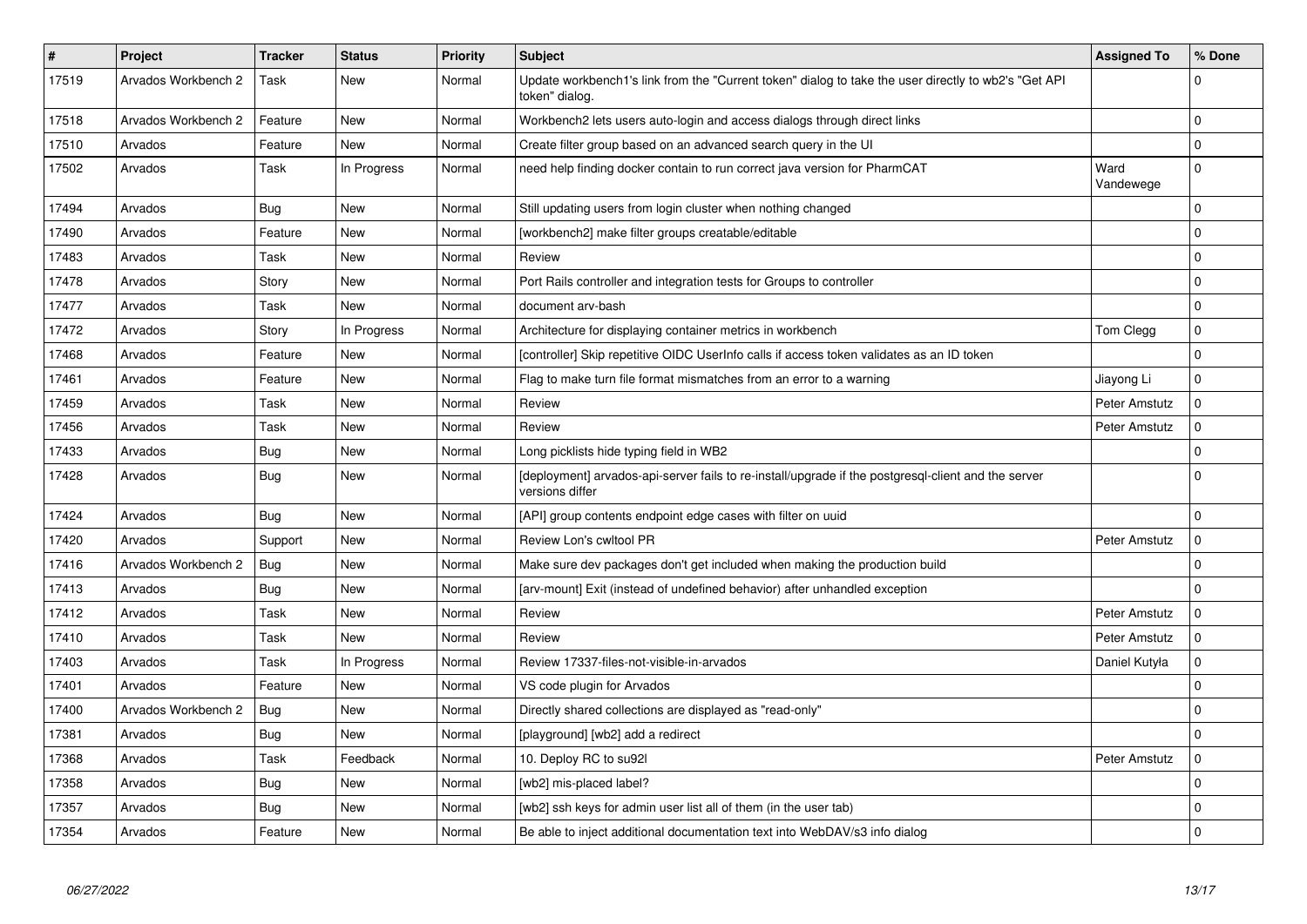| #     | Project             | <b>Tracker</b> | <b>Status</b> | <b>Priority</b> | Subject                                                                                                                             | <b>Assigned To</b>  | % Done      |
|-------|---------------------|----------------|---------------|-----------------|-------------------------------------------------------------------------------------------------------------------------------------|---------------------|-------------|
| 17348 | Arvados             | Story          | New           | Normal          | Example workflow template which streams data from S3 in first step, does some computation steps,<br>and uploads results back to S3. |                     | $\Omega$    |
| 17347 | Arvados             | <b>Bug</b>     | New           | Normal          | crunch-run -- list fatal error out of memory                                                                                        |                     | $\mathbf 0$ |
| 17345 | Arvados             | <b>Bug</b>     | New           | Normal          | [boot] handle dependency upgrades better in "arvados-package build"                                                                 |                     | $\mathbf 0$ |
| 17344 | Arvados             | Story          | New           | Normal          | [boot] Make arvados-server-easy package suitable for demo use case                                                                  | Tom Clegg           | $\mathbf 0$ |
| 17327 | Arvados             | Feature        | New           | Normal          | Go codegen for reading/writing CWL                                                                                                  | Nico César          | $\Omega$    |
| 17326 | Arvados             | Task           | New           | Normal          | Review                                                                                                                              | Lucas Di<br>Pentima | $\mathbf 0$ |
| 17320 | Arvados             | Support        | New           | Normal          | Explain what additonal configuration is needed for provision.sh to go to production                                                 | Peter Amstutz       | $\Omega$    |
| 17314 | Arvados             | <b>Bug</b>     | New           | Normal          | [API] [controller] [Workbench] 404 on foreign user UUID in admin interface                                                          |                     | $\Omega$    |
| 17313 | Arvados             | Feature        | New           | Normal          | [Documentation] improve federation documentation                                                                                    | Ward<br>Vandewege   | $\mathbf 0$ |
| 17310 | Arvados             | Feature        | New           | Normal          | SAML support                                                                                                                        |                     | $\mathbf 0$ |
| 17309 | Arvados             | Feature        | New           | Normal          | Keep "Shared with me" collapsed unless opened manually                                                                              |                     | $\Omega$    |
| 17304 | Arvados             | Feature        | New           | Normal          | Allow setting properties on processes                                                                                               |                     | $\mathbf 0$ |
| 17303 | Arvados             | Feature        | New           | Normal          | List properties and allow filtering by them in the project listings                                                                 |                     | $\mathbf 0$ |
| 17292 | Arvados             | Feature        | New           | Normal          | Merging collections feature                                                                                                         |                     | $\Omega$    |
| 17291 | Arvados             | Bug            | New           | Normal          | Copy selected to collection issue                                                                                                   |                     | $\Omega$    |
| 17287 | Arvados             | Story          | In Progress   | Normal          | Ruby 2.5 will be EOLed soon, make sure to be ready for 2.6                                                                          |                     | $\Omega$    |
| 17283 | Arvados             | Task           | New           | Normal          | Review                                                                                                                              | Ward<br>Vandewege   | $\mathbf 0$ |
| 17277 | Arvados             | Task           | New           | Normal          | Make sure machine is configured to respond for that virtual host                                                                    | Ward<br>Vandewege   | $\Omega$    |
| 17275 | Arvados             | <b>Bug</b>     | New           | Normal          | Move Go Arvados RPC module into Go SDK & migrate to new API                                                                         |                     | $\Omega$    |
| 17274 | Arvados             | Story          | New           | Normal          | Add "viewer.commonwl.org" DNS alias                                                                                                 | Peter Amstutz       | $\Omega$    |
| 17272 | Arvados             | Story          | New           | Normal          | Doc site feedback                                                                                                                   |                     | $\Omega$    |
| 17261 | Arvados             | Feature        | New           | Normal          | Determine ownership of objects within wb2                                                                                           |                     | $\Omega$    |
| 17251 | Arvados             | Feature        | New           | Normal          | Investigate mypyc for arvados-cwl-runner                                                                                            |                     | $\mathbf 0$ |
| 17244 | Arvados             | Bug            | New           | Normal          | Make sure cgroupsV2 works with Arvados                                                                                              |                     | $\Omega$    |
| 17232 | Arvados             | Support        | New           | Normal          | add example of readRDS() to arvadosR help                                                                                           |                     | $\mathbf 0$ |
| 17214 | Arvados             | Story          | New           | Normal          | Investigate using tracing                                                                                                           |                     | $\mathbf 0$ |
| 17209 | Arvados             | Feature        | In Progress   | Normal          | Controller forwards web requests to crunch worker nodes                                                                             | Tom Clegg           | $\mathbf 0$ |
| 17207 | Arvados Epics       | Story          | New           | Normal          | External access to web services running in containers                                                                               |                     | $\mathbf 0$ |
| 17206 | Arvados             | Feature        | New           | Normal          | crunch-run reverse proxies HTTP requests to container                                                                               |                     | $\mathbf 0$ |
| 17195 | Arvados Workbench 2 | <b>Bug</b>     | New           | Normal          | workbench2/static/js/main.ad432f16.js has c97qk.arvadosapi.com hardcoded                                                            |                     | $\mathbf 0$ |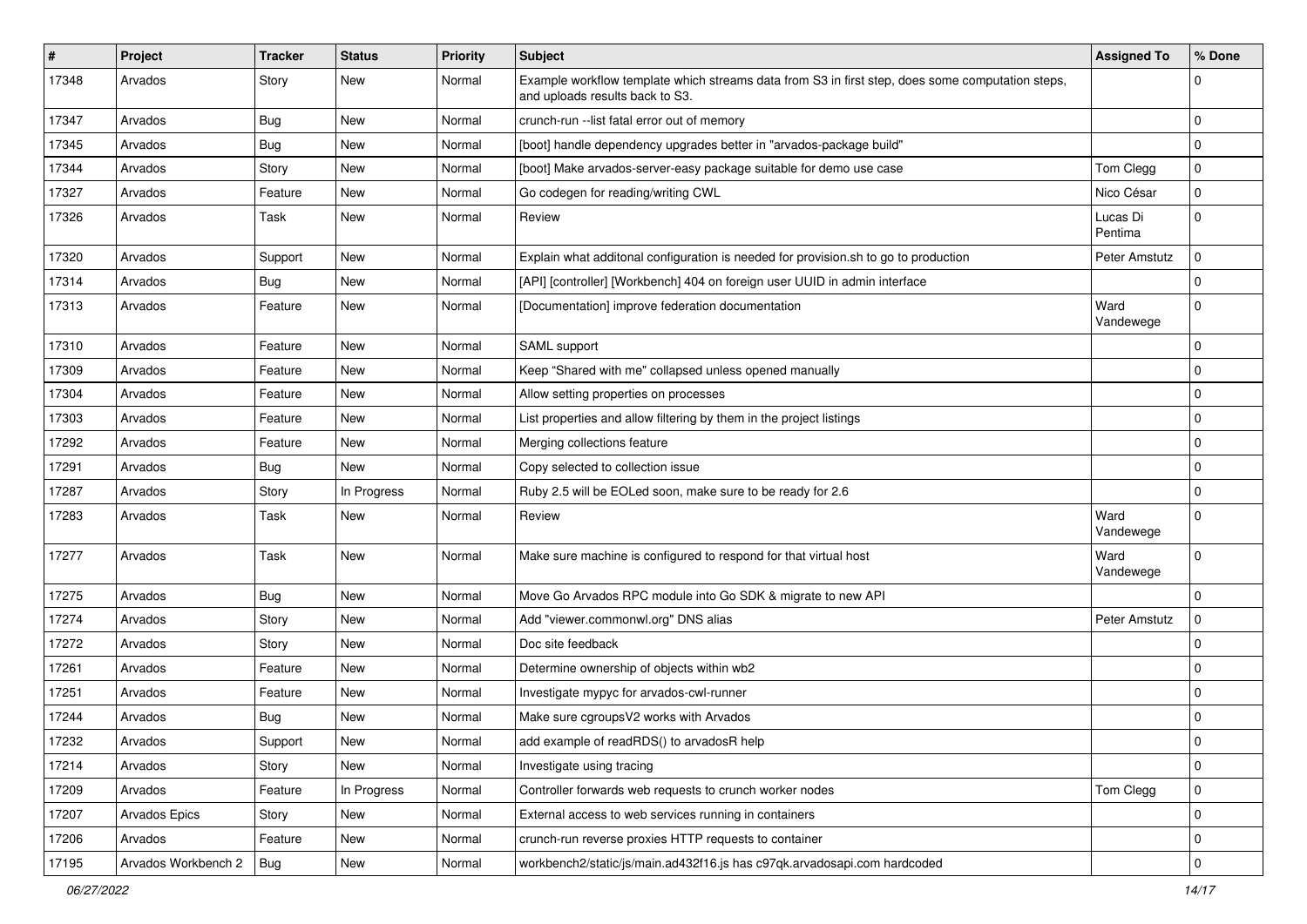| $\vert$ # | <b>Project</b>       | <b>Tracker</b> | <b>Status</b> | <b>Priority</b> | Subject                                                                                                          | <b>Assigned To</b>  | % Done      |
|-----------|----------------------|----------------|---------------|-----------------|------------------------------------------------------------------------------------------------------------------|---------------------|-------------|
| 17194     | Arvados              | Feature        | New           | Normal          | support Amazon Linux                                                                                             |                     | 0           |
| 17186     | Arvados              | Bug            | <b>New</b>    | Normal          | [dispatch] broken node logs should also be copied to a-d-c logs                                                  |                     | 0           |
| 17185     | Arvados              | Feature        | New           | Normal          | [adc] add broken node metrics                                                                                    | Tom Clegg           | 0           |
| 17181     | Arvados              | Task           | New           | Normal          | Talk to Michael                                                                                                  |                     | $\mathbf 0$ |
| 17178     | Arvados              | Feature        | New           | Normal          | Render live graphs of container crunchstat in wb2                                                                |                     | 0           |
| 17174     | Arvados              | Feature        | New           | Normal          | Menu item ordering                                                                                               |                     | $\mathbf 0$ |
| 17172     | Arvados              | Feature        | <b>New</b>    | Normal          | Stale-while-revalidate caching strategy for requests                                                             |                     | $\Omega$    |
| 17168     | Arvados              | Bug            | In Progress   | Normal          | Add some basic documentation about wb2 to user guide                                                             | Sarah Zaranek       | $\mathbf 0$ |
| 17166     | Arvados              | Support        | Feedback      | Normal          | Set up CWL project jenkins server                                                                                |                     | $\mathbf 0$ |
| 17160     | Arvados              | Bug            | <b>New</b>    | Normal          | [packaging] upgrade run_upload_packages.py to use twine for upload to PyPI                                       |                     | 0           |
| 17159     | Arvados              | Bug            | New           | Normal          | [build] make build-packages-python-ruby run on a Jenkins satellite                                               |                     | $\mathbf 0$ |
| 17158     | Arvados              | Bug            | <b>New</b>    | Normal          | Cannot execute a registered CommandLineTool, only Workflow                                                       |                     | $\mathbf 0$ |
| 17157     | Arvados              | <b>Bug</b>     | New           | Normal          | Workbench should have all collection updates result in new versions                                              |                     | 0           |
| 17153     | Arvados              | Bug            | New           | Normal          | Displays "Your project is empty." instead of "Nothing matched the search" when a search doesn't find<br>anything |                     | $\mathbf 0$ |
| 17149     | Arvados              | Feature        | New           | Normal          | Checkpoint / snapshot to support migrating tasks when more memory is needed                                      |                     | $\mathbf 0$ |
| 17148     | Arvados              | Feature        | New           | Normal          | add logging middleware to lib/cmd                                                                                |                     | $\mathbf 0$ |
| 17116     | Arvados              | Story          | New           | Normal          | Consider excluding api_client_authorization from audit logs by default.                                          |                     | $\mathbf 0$ |
| 17112     | Arvados              | Feature        | New           | Normal          | Store unsigned collection manifests in keep                                                                      |                     | $\mathbf 0$ |
| 17110     | Arvados              | Feature        | <b>New</b>    | Normal          | Container reuse on sub-workflows and chunks of scatter inputs                                                    |                     | $\mathbf 0$ |
| 17104     | Arvados              | Feature        | New           | Normal          | Feature to toggle "detailed rows" in project view                                                                |                     | $\mathbf 0$ |
| 17100     | Arvados              | Feature        | New           | Normal          | Audit logs should include current/logged in user                                                                 |                     | $\mathbf 0$ |
| 17089     | Arvados              | Task           | New           | Normal          | Review                                                                                                           | Lucas Di<br>Pentima | $\Omega$    |
| 17074     | Arvados              | <b>Bug</b>     | New           | Normal          | Use count=none & keyset paging                                                                                   |                     | $\Omega$    |
| 17073     | Arvados              | Bug            | New           | Normal          | Permission links originating from users should only update that user                                             | Peter Amstutz       | 0           |
| 17070     | Arvados              | Feature        | New           | Normal          | [packaging][centos] build packages for centos8                                                                   |                     | $\mathbf 0$ |
| 17054     | Arvados              | Feature        | In Progress   | Normal          | Custom naming for scatter steps                                                                                  |                     | $\mathbf 0$ |
| 17052     | Arvados              | <b>Bug</b>     | In Progress   | Normal          | arvados-server replaces run_test_services.py                                                                     |                     | 0           |
| 17050     | <b>Arvados Epics</b> | Story          | In Progress   | Normal          | arvados.org 2.0                                                                                                  |                     | 0           |
| 17041     | Arvados              | <b>Bug</b>     | New           | Normal          | Upload doesn't work on arvbox-demo                                                                               |                     | 0           |
| 17038     | Arvados              | Feature        | New           | Normal          | [controller] Option to request additional scopes, and verify additional claims, during OpenID Connect<br>auth    |                     | $\mathbf 0$ |
| 17037     | Arvados              | Feature        | New           | Normal          | [controller] Improve use of given_name/family_name fields for generic OpenID Connect providers                   |                     | 0           |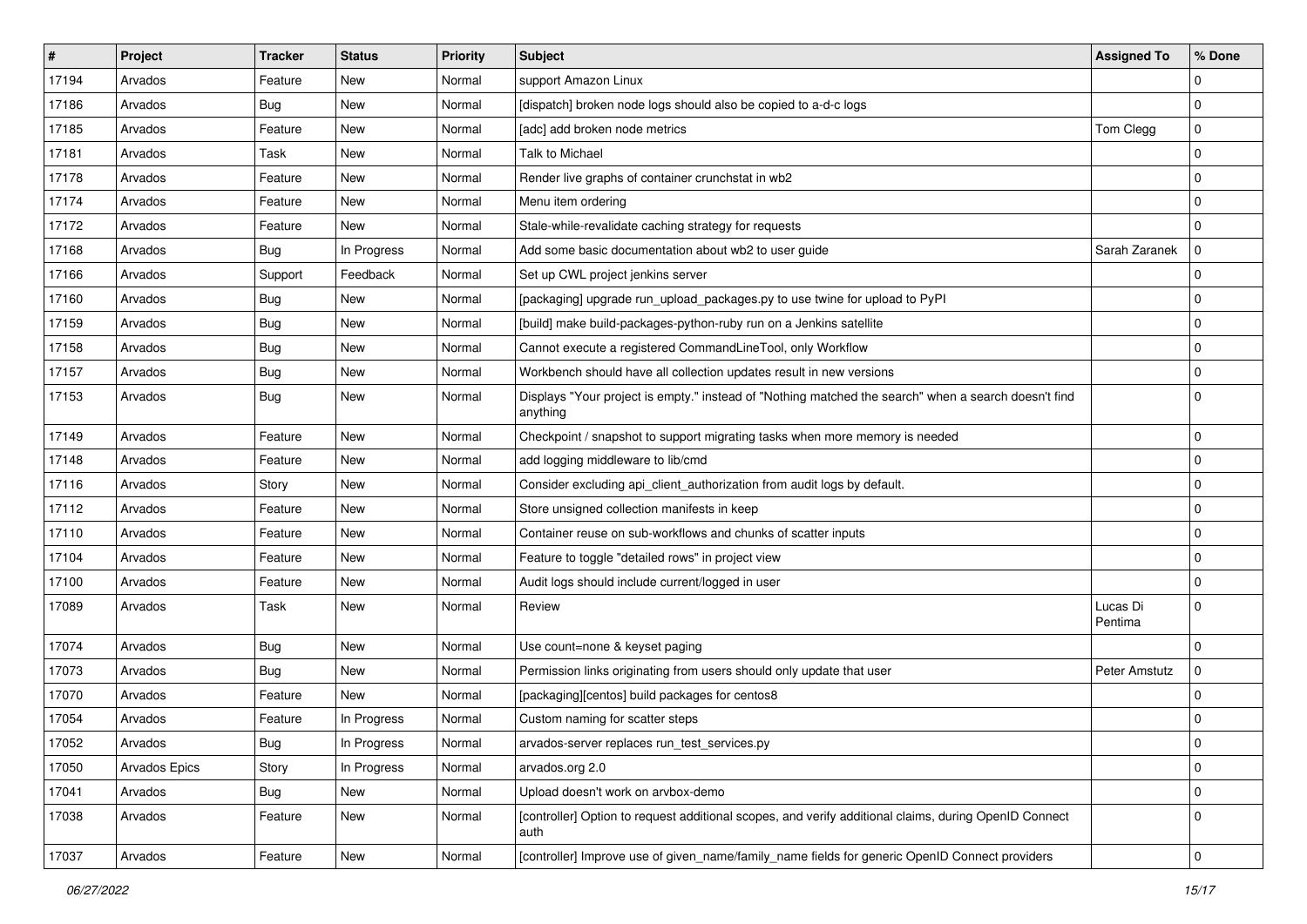| #     | Project              | <b>Tracker</b> | <b>Status</b> | <b>Priority</b> | <b>Subject</b>                                                                                 | <b>Assigned To</b> | % Done      |
|-------|----------------------|----------------|---------------|-----------------|------------------------------------------------------------------------------------------------|--------------------|-------------|
| 17005 | Arvados              | <b>Bug</b>     | New           | Normal          | CWL v1.2 Conformance test 83 failed twice on the new Arvados Playground                        |                    | $\Omega$    |
| 17002 | <b>Arvados Epics</b> | Story          | In Progress   | Normal          | Arvados Overview Video (Big Picture Video)                                                     |                    | $\mathbf 0$ |
| 17001 | <b>Arvados Epics</b> | Story          | New           | Normal          | WGS Demo Works in WB2 and Is Updated to Reflect WB2 Features                                   |                    | $\mathbf 0$ |
| 16975 | Arvados              | Feature        | New           | Normal          | Direct navigation to federated objects                                                         |                    | $\mathbf 0$ |
| 16973 | Arvados              | <b>Bug</b>     | New           | Normal          | No "disable re-use" option when running a newly registered workflow                            |                    | 0           |
| 16972 | Arvados              | <b>Bug</b>     | New           | Normal          | Container request page doesn't refresh                                                         |                    | $\mathbf 0$ |
| 16970 | Arvados              | <b>Bug</b>     | New           | Normal          | "Shared" option in sharing dialog is confusing                                                 |                    | $\mathbf 0$ |
| 16969 | Arvados Workbench 2  | Bug            | New           | Normal          | User with can_manage access can drop own permissions by making "private"                       |                    | 0           |
| 16964 | Arvados              | Task           | New           | Normal          | Review                                                                                         | Peter Amstutz      | $\Omega$    |
| 16945 | Arvados Epics        | Story          | In Progress   | Normal          | WB2 Workflows / containers feature parity                                                      |                    | $\Omega$    |
| 16943 | Arvados Epics        | Story          | New           | Normal          | WB2 Descriptions, project & collection operations                                              |                    | $\mathbf 0$ |
| 16933 | Arvados              | <b>Bug</b>     | New           | Normal          | [login federation] post-trashing collection UX bug                                             |                    | $\mathbf 0$ |
| 16932 | Arvados              | <b>Bug</b>     | New           | Normal          | [login federation] trashing collections: snackbar issues                                       |                    | 0           |
| 16931 | Arvados              | <b>Bug</b>     | New           | Normal          | [login federation] Not Found modal when looking at trashed collection                          |                    | $\Omega$    |
| 16888 | Arvados              | Bug            | In Progress   | Normal          | Federate container token cannot access resources on other clusters                             | Tom Clegg          | $\mathbf 0$ |
| 16881 | Arvados              | Task           | New           | Normal          | Review                                                                                         | Peter Amstutz      | $\mathbf 0$ |
| 16879 | Arvados              | Task           | New           | Normal          | Review                                                                                         | Peter Amstutz      | $\Omega$    |
| 16871 | Arvados              | Support        | New           | Normal          | Translate NextFlow workflows to CWL with notes                                                 |                    | $\Omega$    |
| 16870 | Arvados              | Story          | New           | Normal          | Research & create examples of other CWL patterns                                               | Jiayong Li         | $\mathbf 0$ |
| 16869 | Arvados              | Story          | New           | Normal          | Go through workflow patterns and add them to the CWL patterns repo                             | Jiayong Li         | $\mathbf 0$ |
| 16867 | Arvados              | <b>Bug</b>     | New           | Normal          | <b>Rust SDK</b>                                                                                |                    | 0           |
| 16866 | Arvados              | Feature        | New           | Normal          | Support OpenAPI                                                                                |                    | $\Omega$    |
| 16858 | Arvados Epics        | Story          | New           | Normal          | Collection check in / check out                                                                |                    | 0           |
| 16853 | Arvados              | Bug            | New           | Normal          | [arvbox] various bugs                                                                          |                    | $\mathbf 0$ |
| 16852 | Arvados              | <b>Bug</b>     | New           | Normal          | [keep-balance] replication level distribution should account for volumes' built-in replication |                    | $\mathbf 0$ |
| 16851 | Arvados              | <b>Bug</b>     | New           | Normal          | [keep-balance] "underreplicated blocks" are overcounted in log messages                        |                    | 0           |
| 16849 | Arvados              | Feature        | New           | Normal          | Investigate / document using Rabix Composer + arv-mount + arvados-cwl-runner                   |                    | $\mathbf 0$ |
| 16843 | Arvados              | Feature        | New           | Normal          | [a-d-c] admin cli                                                                              |                    | $\mathbf 0$ |
| 16832 | Arvados              | Bug            | New           | Normal          | replace linkchecker in our build environment                                                   | Ward<br>Vandewege  | $\mathbf 0$ |
| 16830 | Arvados              | <b>Bug</b>     | New           | Normal          | [keep-web] S3 PutObject response should have content MD5                                       |                    | 0           |
| 16816 | Arvados              | Task           | New           | Normal          | Review                                                                                         |                    | 0           |
| 16805 | Arvados              | Bug            | New           | Normal          | "enter" dismisses setup dialog instead of submitting                                           |                    | 0           |